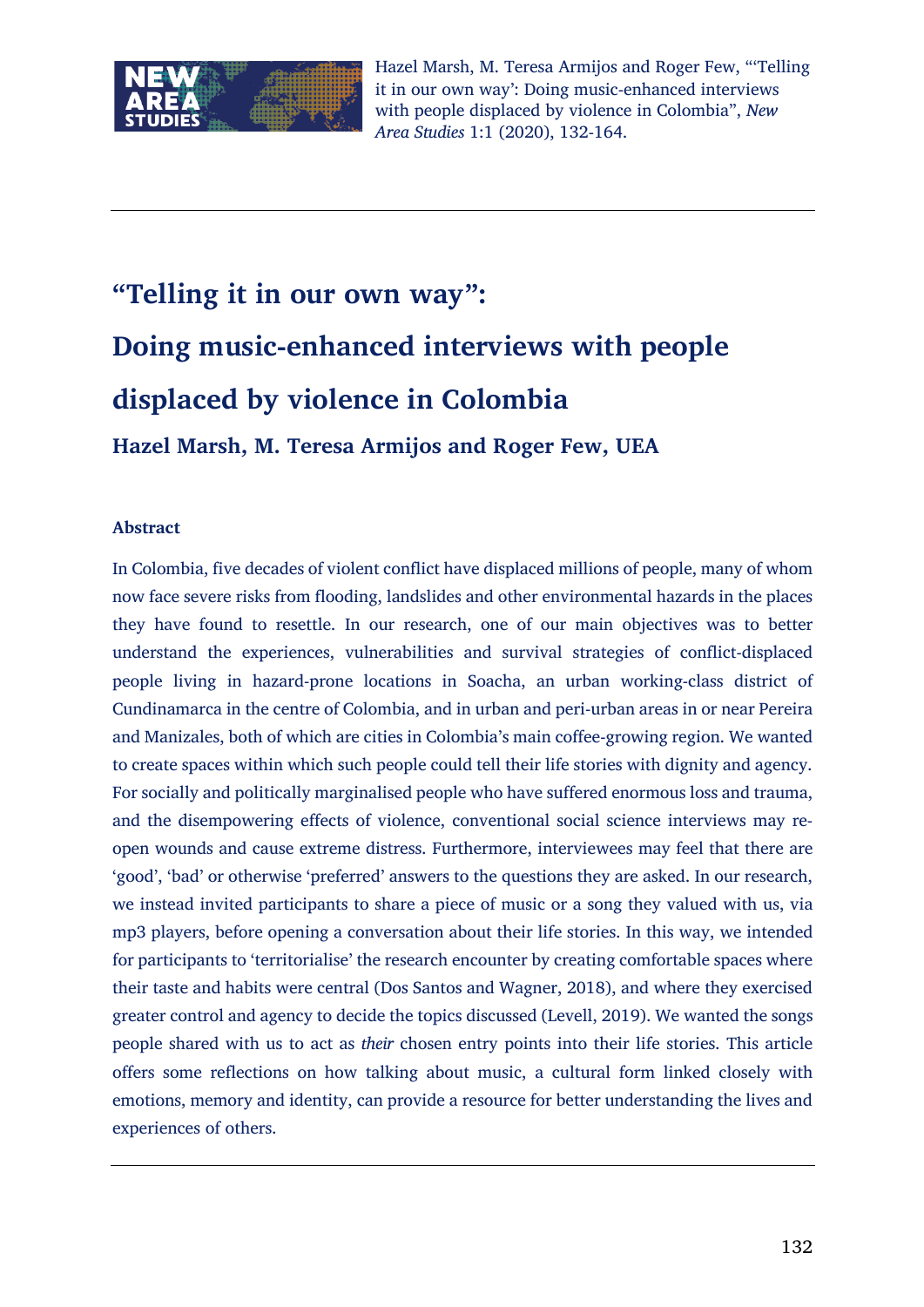

## **Introduction**

 $\ddot{\phantom{0}}$ The minute you ask people about their music, they start remembering things and go back into their past," said broadcaster Sue Lawley in March 1988 (Barber, 2012). At that time, Lawley had recently taken over as presenter of BBC Radio 4's *Desert Island Discs*, a programme that uses interviewees' own personal musical choices as the context for discussion around their life experiences. Originally created by Roy Plomley in 1942, *Desert Island Discs* is now Britain's longest-running radio programme (McLaughlin, 2017), and was recently judged by a panel of industry experts to be the greatest radio show of all time (Chilton, 2019). But, in Lawley's view, it is not the music that makes the programme so attractive for its audiences; it is, rather, the guests' "thoughts and observations" about their musical choices (Lawley, cited in Donovan, 2006). According to its long-time producer Cathy Drysdale, the programme's success is due to a format that 'gets to the heart of people—what moves them and motivates them, what inspires them and enthuses them, who and what they care about" (Trendell, 2019). T

Of course, the music in *Desert Island Discs*, a programme that features prominent guests and has an on-air audience of some 2.8 million (BBC, 2019), might instead elicit what Hendy (2017: 156) calls "a self-conscious 'performance' of interviewees' 'true' selves." Nevertheless, the programme's premise—that people's stories about their musical choices are also stories about who they are and what they care about is one to which many can relate. Music and songs are closely linked to personal memory; they can bring to mind people, places and events, and revive the emotions associated with them (Belfi et al., 2016; Blais-Rochette and Miranda, 2016; Keightley and Pickering, 2006; van Dijck, 2006). Through music, the past is implicated in the present in powerful ways (Anderson, 2004: 4). As such, music is a cultural resource that can afford Area Studies scholars rich insights into the priorities, values, feelings and knowledge of others.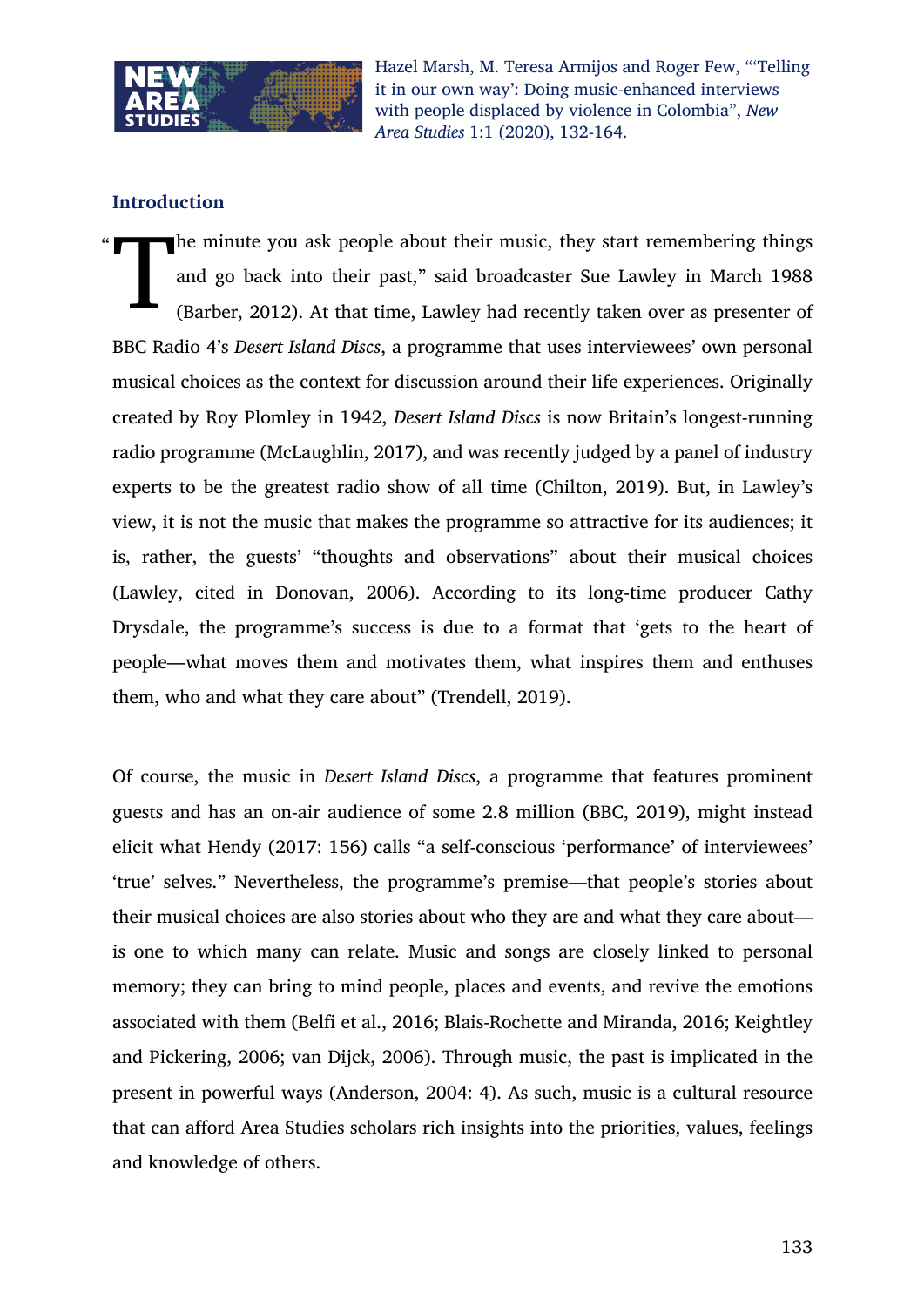

Area Studies in the twenty-first century seeks not merely to describe other peoples and places, but to foreground marginalised people's own interpretations of their experiences, environments and emotions, and empower individuals and communities to actively shape the research process and its outcomes (Hodgett, 2019). Moreover, Area Studies seeks to involve local people in the generation of knowledge about places, processes and experiences (Hodgett, 2019). Through incorporating talk about music (and its deeply personal meanings) into their methodologies, Area Studies scholars might successfully access not only knowledge about how marginalised people perceive their lives and experiences, but also how those people feel about the research process and its impact on their lives and communities. Talk about music can help Area Studies scholars to tune into and recognise local knowledge that might otherwise be overlooked in conventional social science interviews.

This article is not about music itself, but about music's potential to provide a tool for better understanding the lives and experiences of others, in this case people who have been displaced by violence in Colombia. It draws on data collected in 81 *conversaciones desde la música* (music-based conversations) carried out across four case study sites in Colombia between 2017 and 2018. After a discussion of music and its capacity to access autobiographical memory, the article offers a brief overview of the Colombian context of our research. Our method and data from the *conversaciones desde la música* are then discussed. The article concludes with some critical reflections on our use of music-enhanced interviews to create spaces for socially and politically marginalised people in Colombia to narrate their life stories with dignity and agency.

#### **Music Matters**

Technological developments in the twentieth century changed the ways music was encountered and engaged with in daily life, rendering the consumption or avoidance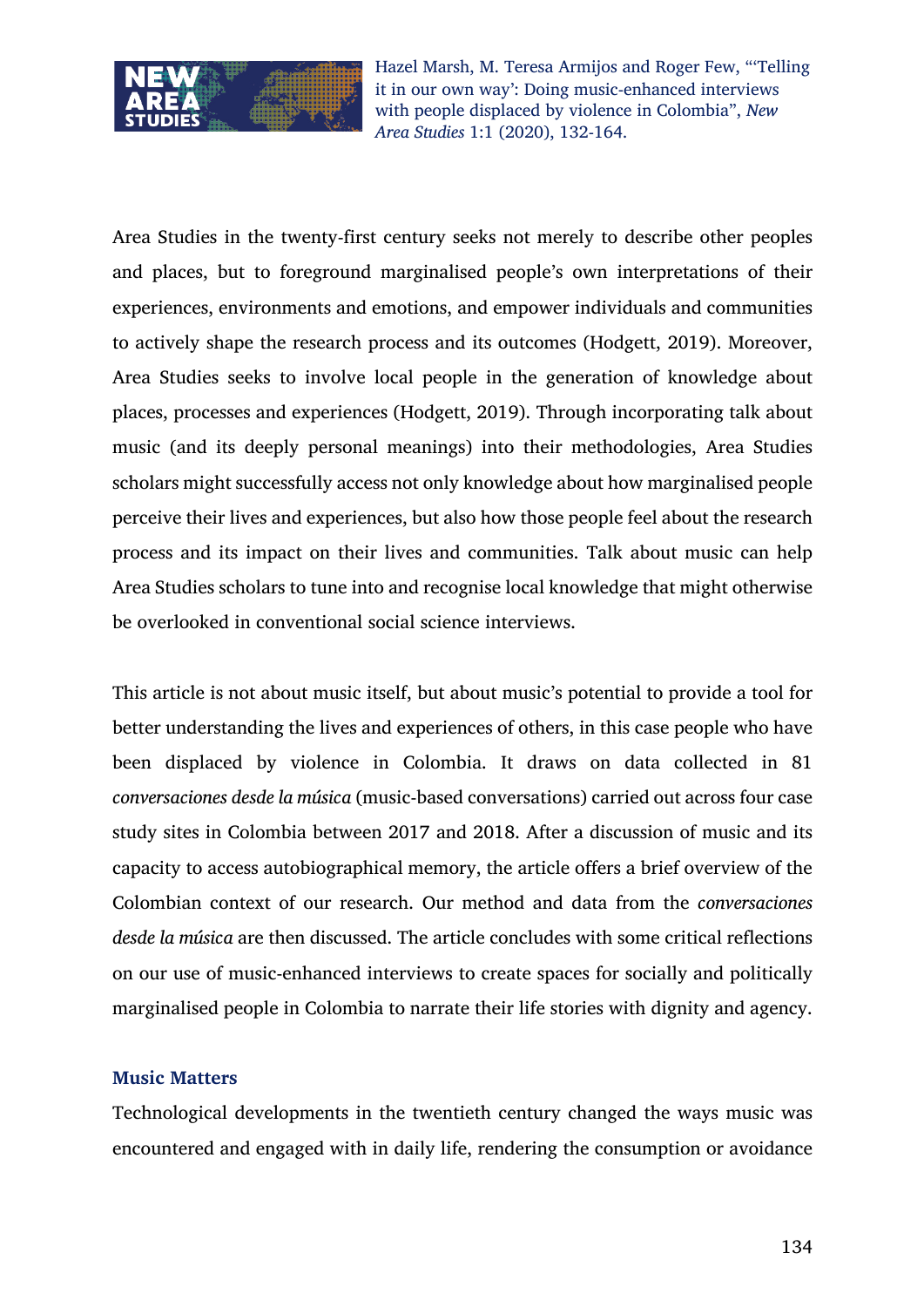

of it a much more personal experience (Frith, 2004). Portable devices enabled recorded music to permeate routine work, travel and leisure activities, and whether we deliberately seek it out or not, the music we encounter has the potential to become intricately linked with people, places, events and emotions, and thus form part of a 'lifetime soundtrack' (Istvandity, 2019). While books might be re-read once or twice over a lifespan, and films re-watched somewhat more frequently, songs are often heard or listened to over and over again, on numerous occasions (Janssen et al., 2007), and are more likely to become deeply and intimately intertwined with selfdefining memories of time and place (Blais-Rochette and Miranda, 2016).

The sounds and kinds of behaviour different societies conceive of as musical undoubtedly vary (Blacking, 1976: 5), and music's emotional, cognitive and social functions are emphasised differently according to the cultural context in which that music is consumed (Saarikallio, 2012). But across both individualistic and collectivistic cultures, music is found to trigger autobiographical memories (Boer and Fischer, 2010). Autobiographical memory is defined by Cady et al. (2008: 157) as "knowledge about events or experiences in one's life", which is recalled "when a portion of the knowledge of their lives becomes temporarily activated". Music's relation to autobiographical memory has predominantly been studied from the perspective of music psychology. El Haj et al. (2015) found that Alzheimer's disease patients in retirement homes demonstrate better autobiographical recall and produce more self-defining memories when listening to music chosen by themselves rather than by the researcher or during silence. Hays and Minichiello (2005) have shown that older people living in the community use music to enhance wellbeing and selfesteem, by sustaining memories of personal history and life experiences. In a study of emotional self-regulation, Saarikallio (2010) found that her interviewees (aged 21- 70) repeatedly described how music brought back memories of their past and life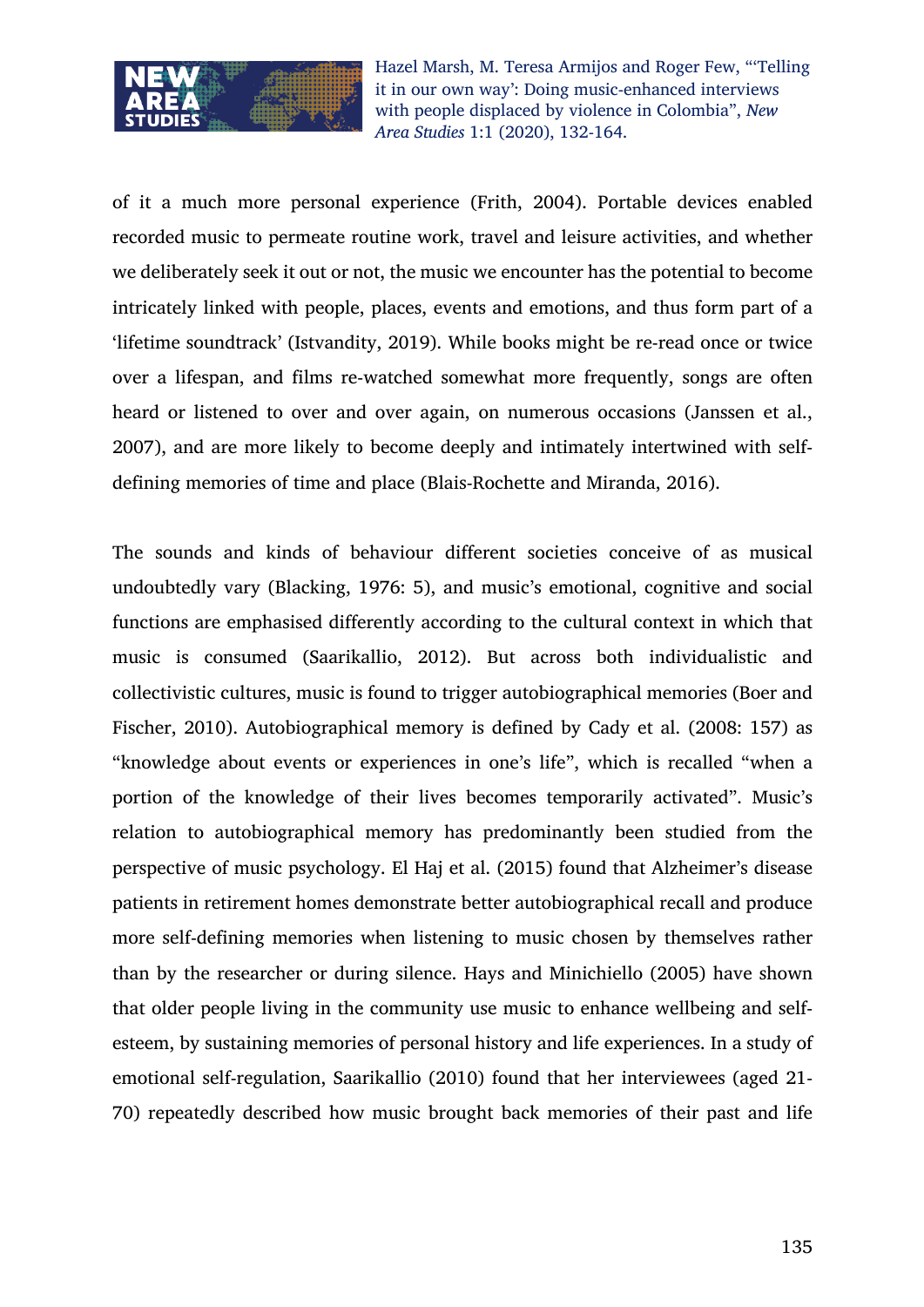

history, and actively harnessed this aspect of music in order to manage and modulate their emotions in daily life.

Jakubowski and Ghosh (2009) studied the frequency of music-evoked autobiographical memories in participants' everyday lives over the course of a week. They found that adults experienced musically-evoked autobiographical memories on average once a day, and rated these memories as highly vivid, involuntary, and often accompanied by positive or mixed emotions such as happiness and nostalgia, and by social themes. In their investigation into social motives for listening to music in comparison to reading or watching TV, Schäfer and Eerola (2020) conclude that the elicitation of nostalgia appears to be unique to music. Music that listeners perceive as sad can act as a resource to reminisce and regulate unpleasant feelings such as grief and longing. Van den Tol and Edwards (2011) found that voluntarily listening to selfidentified sad music can provide people with an effective coping mechanism after experiencing negative psychological circumstances. Taruffi and Koelsch (2014) showed that participants were motivated to listen to music they perceived as sad in order to retrieve memories of personally significant past events, and that this led to beneficial effects including consolation and regulation of mood and negative emotion. Similarly, Peltola and Eerola (2016) found that adults sought out self-identified sad music in order to seek connection with valued people and places, retrieve memories, and re-experience affects.

Music can connect people in direct ways to their own past, accessing not only cognitive information but also affective knowledge, or what Keightley and Pickering (2006: 153) refer to as "the texture of a specific experience". Re-heard or recalled, music reorients consciousness and shifts awareness to previous times and experiences when the music was heard (DeNora, 2003: 62), providing "a device for the reflexive process of remembering/constructing who one is, a technology for spinning the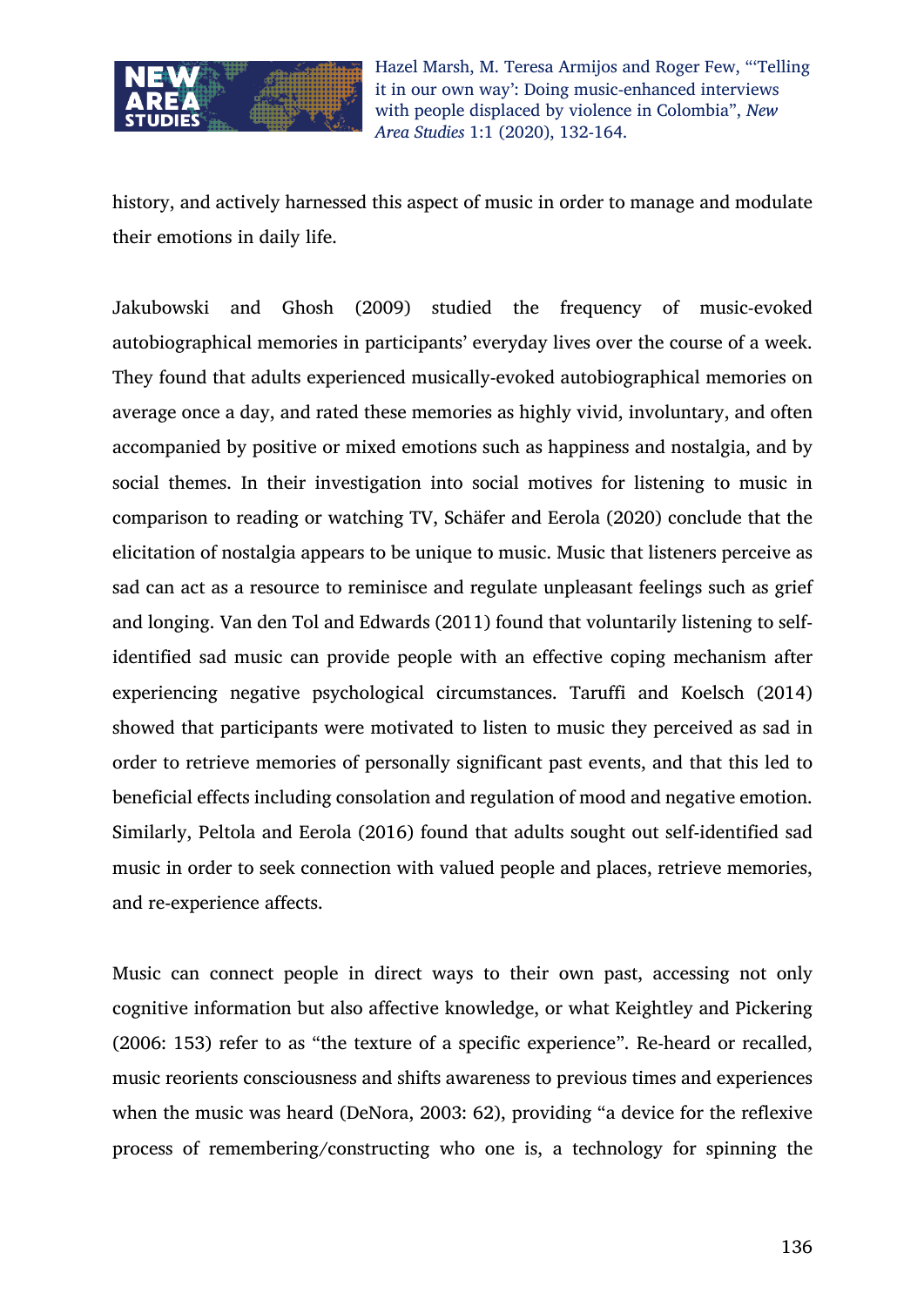

apparently continuous tale of who one is" (DeNora, 2009: 63). Approached in this way, music acts as a "mediator or translator of lived experiences that are difficult or impossible to talk about' in everyday life" (Volgsten and Pripp, 2016: 155). Discussion about music can provide insights into "how people directly experience their own, often marginalized, subject positions" (Cinque and Redmond, 2016: 8).

In qualitative interviews, elicitation methods can be used to "uncover previously untold stories, contextualise research talk, and give respondents another means to express themselves" (Allett, 2011: 26). Materials used for elicitation vary, but tend to be predominantly visual. In their study of memory, the body and identity amongst women, Weber and Mitchell (2004) used participants' chosen dresses as elicitation devices, and found that memories evoked by personal clothing "provide useful scaffolding for structuring a person's life history or memoir, and actual clothing items (as well as photographs of clothes) serve as excellent memory prompts" (Weber and Mitchell, 2004: 256). Through the use of visual prompts in the form of photographs taken by research participants, Edmondson et al. (2018) and Patricia et al. (2017) have explored how subjects that may be difficult to discuss (self-harm and eating disorders respectively) are experienced and thought about by people who engage in these behaviours. Music, however, remains a much under-used elicitation device within the social sciences (dos Santos and Wagner, 2018: 2).

In her research into attachments to extreme metal music in the UK, Allet (2010: 1) found that music offers "a route to our feelings and memories" and therefore provides a "particularly successful elicitation tool" within interviews. Allett (2011: 23) asked respondents to bring two pieces of recorded music to group meetings, one that they "loved" and one that "drew out certain feelings or emotions". By introducing recorded music to the interview, Allet (2011: 25) was able to "access rich data about music attachments that might not emerge in a conventional group interview". Using music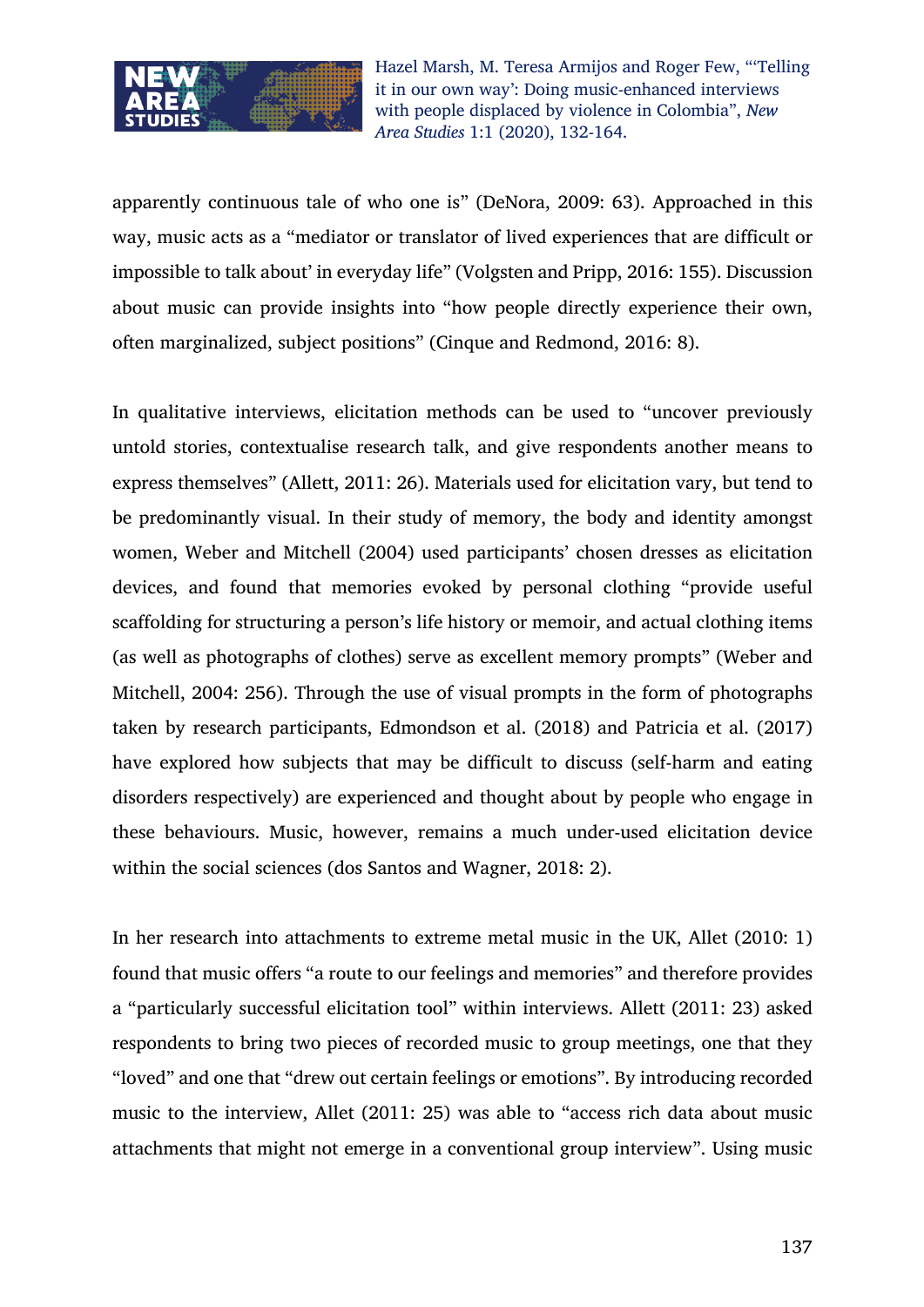

elicitation with adolescents in South Africa who had been referred to group music therapy for aggression, dos Santos and Wagner (2018: 7) found that playing music that was familiar to or produced by the participants put them at ease and "de/reterritorialized" the research encounter. Popular songs acted as catalysts for discussion, rendering the research space one that was familiar for the participants and where their taste and habits had a place (dos Santos and Wagner, 2018: 7). In her narrative interviews with men in the UK who had experienced domestic violence and abuse in childhood, and had become gang members in adulthood, Levell (2019) asked participants to share three music tracks/videos that would help them tell their life stories. Levell (2019: 2) found that many participants talked about using music as a coping mechanism in childhood and said that listening to the music again during the research process helped them to access memories of listening to it in the past. Selected music videos and lyrics acted as metaphors or as illustrations of participants' past experiences, and with time to plan music for the interview and think about their answers in advance, participants exercised greater control over the research space, using their music choices to pace and structure the interviews (Levell, 2019: 2).

Allett (2010, 2011), dos Santos and Wagner (2018) and Levell (2019) have all found that music elicitation enhances the research interaction for participants and researchers. They argue that music can be an effective tool for discussing sensitive issues, but also caution that care should be taken to ensure that the research encounter is a positive one for participants whose voices may be seldom heard in policy and practice (Levell, 2018: 2). Allet (2011: 28) notes that music may elicit "unwanted feelings or negative/unwelcome memories that could cause upset to the respondent", and stresses that the method needs to be practised with great sensitivity and that those conducting the interviews should receive appropriate training to deal with any associated distress. These observations correspond to findings in music psychology, which show that the response to music can be unpredictable. Peltola and Eerola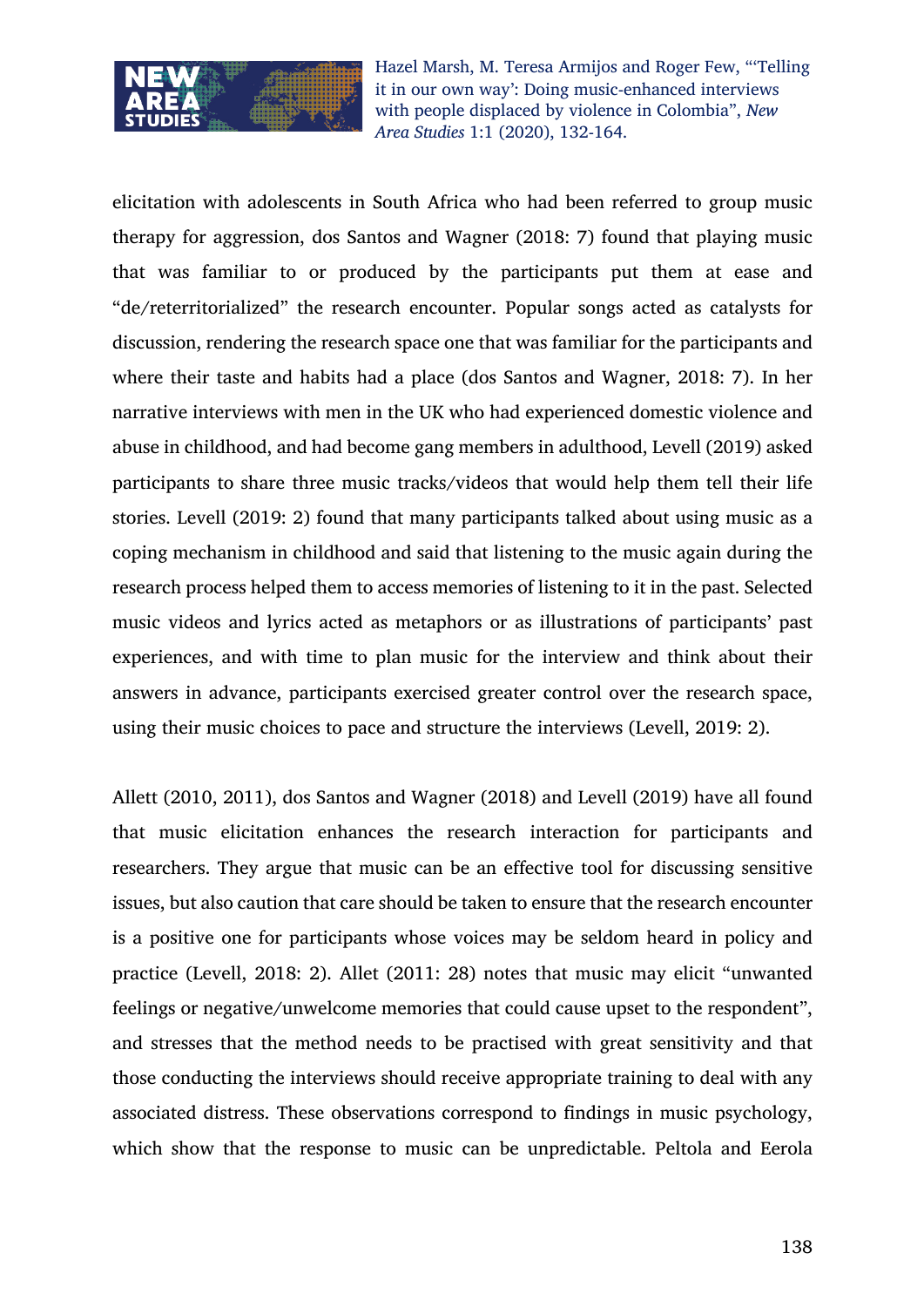

(2016) found that adults may listen to self-identified sad music to seek connection, retrieve memories and re-experience affects, but that responses to music may on some occasions involve undesired negative reactions, dependent on life situation, listening context, the type of music heard, and the listener's current mood (Peltola and Eerola, 2016: 99). Skewes McFerran and Saarikallio (2014), in their study of young Australians aged 13-40, found that participants held strong beliefs about music's positive properties. However, the possibility of negative responses to music was higher for young people with mental health issues such as depression, for whom music could increase isolation and exacerbate rumination (Skewes McFerran and Saarikallio, 2014: 95).

#### **The Colombian Context**

For more than five decades, Colombia has experienced violent conflict rooted in factors relating to poverty, political exclusion, access to land, corruption, international market dynamics, and political reactions against attempts to change the situation (Luna, 2019). The conflict has displaced millions of people from rural to urban areas; as of February 2020, the national agency responsible for assisting those affected by conflict, Unidad para la Atención y la Reparación a las Víctimas (UARIV), had recorded almost 8 million people internally displaced by violence or the threat of violence, 16% of the country's current population (www.unidadvictimas.gov.co). In spite of this immense impact on so many people, the lived experiences of displacement are little understood, and the capacities and skills of those who have experienced it rarely acknowledged. The popular imaginary of the conflict is predominantly shaped by film and TV representations which privilege the viewpoint of guerrillas, paramilitaries, organised crime, and the armed forces (Rincón and Rodríguez, 2015: 172). Those who have been forced from their homes by violence are often represented as a homogenous group, with conflict the only reference point in their lives (Celestina, 2018: 18).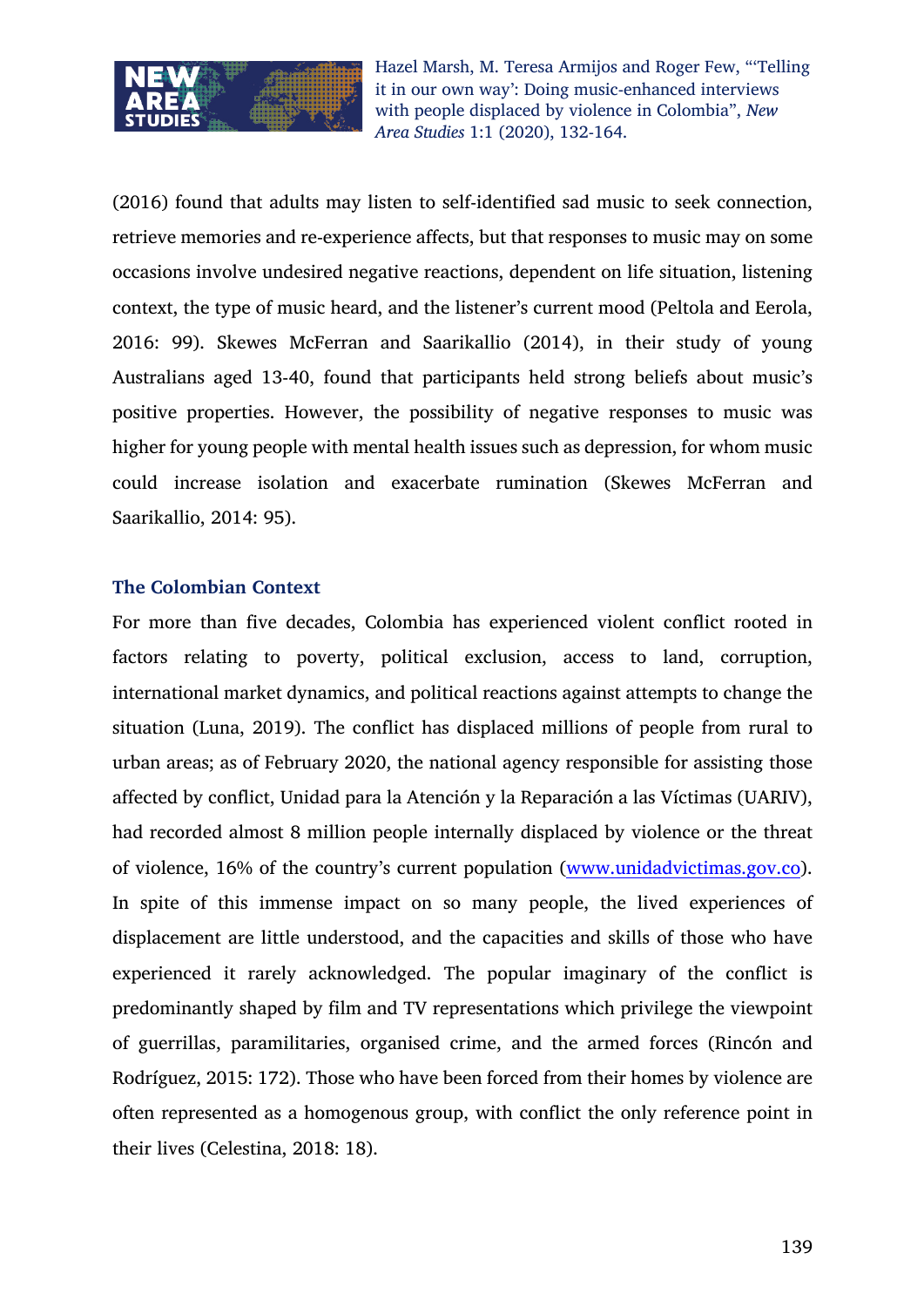

The first law to address displacement was Law 387 of 1997, which was replaced in 2011 by the *Ley de Víctmas*, the Victims' Law, through which the Colombian state undertook to provide "measures of attention, assistance and comprehensive reparations for the victims of the armed conflict" (Jimeno, 2018: viii). But categories such as 'displaced' and 'victim' are constructs that, within "a very unruly set of circumstances", define "legitimate" causes of displacement and, therefore, who is deserving, or not deserving, of state reparations (Cárdenas, 2018: 75). Widely treated by state officials as "potential liars" when they seek to formally declare their displacement (Celestina, 2018: 78), and perceived within civil society as "intruders, different and dangerous", most internally displaced people feel "unaccepted, lonely, abandoned and powerless because the circumstances that caused their displacement are not socially recognised" (Ángel, 2019: 8). Thus, following the loss and dislocation of displacement, internally displaced people endure ongoing stigmatisation and discrimination in their places of resettlement (Campo-Arias and Herazo, 2014).

In our research in Colombia, one of our main objectives was to better understand the experiences, vulnerabilities and survival strategies of conflict-displaced people living in hazard-prone locations, in order to strengthen community and institutional capacity to mitigate environmental risk. The research took place in four case study sites: the city of Manizales in Caldas; the settlements of Caimalito and Esperanza Galicia near the city of Pereira in Risaralda, and; Cazucá, also known as Comuna 4, in the municipality of Soacha, Cundinamarca, just south of Bogotá. Recognising that most internally displaced people feel distrust, anger and powerlessness, and that their identities are publically "demoted" (Zapata and Hargreaves, 2018: 541 and 544), we wanted to create opportunities for such people to tell their stories with dignity and agency. We hoped that by starting conversations around music of their choice, we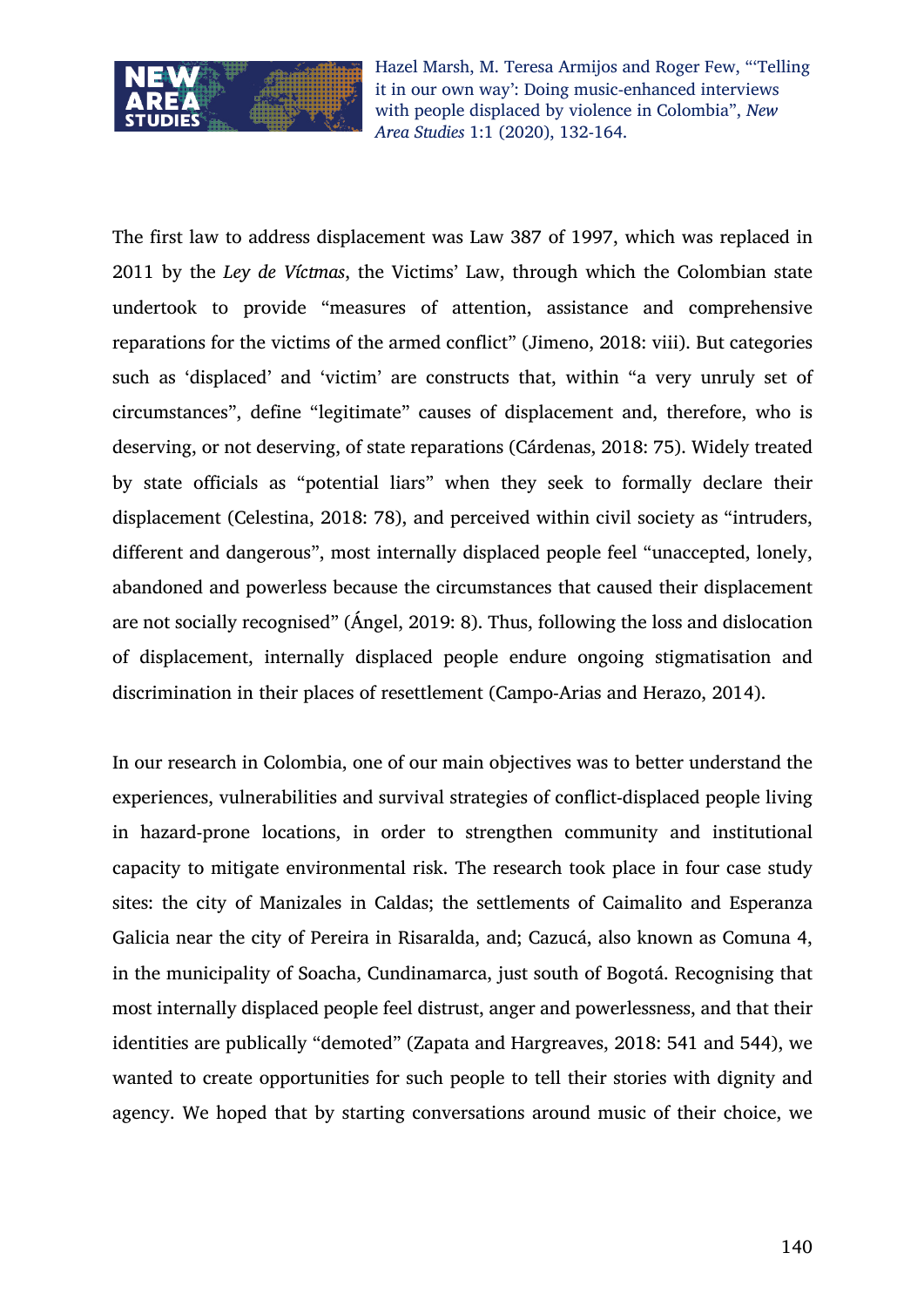

could open spaces for participants to exercise greater control over their life narratives than they might do in conventional interviews.

Colombia has a particularly rich musical environment shaped by cultural heterogeneity and hybridisation (Wade, 2000). For internally displaced people whose memories may be difficult to express in words, music and songs can offer a starting point to reconnect with aspects of the past and to reconstruct the narrative of identity (Morello, 2012) in new locations. We used music-enhanced interviews with our participants with the intention of creating spaces in which their musical choices acted as *their* chosen entry points into their life stories.

#### **Method**

For socially and politically marginalised people who have suffered enormous loss and trauma and the disempowering effects of violence, we were concerned that conventional interviews may re-open wounds and re-traumatise. We were also aware that, in order to seek legal reparations, people displaced by violence are obliged to narrate their experiences to state authorities in ways that fit into pre-determined and externally imposed categories of 'deservingness' and 'victimhood'. We were highly conscious, in working with people whose rights had been violated by armed groups, conditions of exclusion and poverty, and by state institutions, of our ethical responsibility to design research methods that would provide our participants with positive experiences. We wanted our research not only to yield insights into the variety of experiences of displacement, but also to benefit participants by empowering them to tell their life stories in new ways, and with greater control over their narratives.

We therefore held initial community meetings in each of our case study sites. At these meetings, we shared our research objectives and explained that we wanted to learn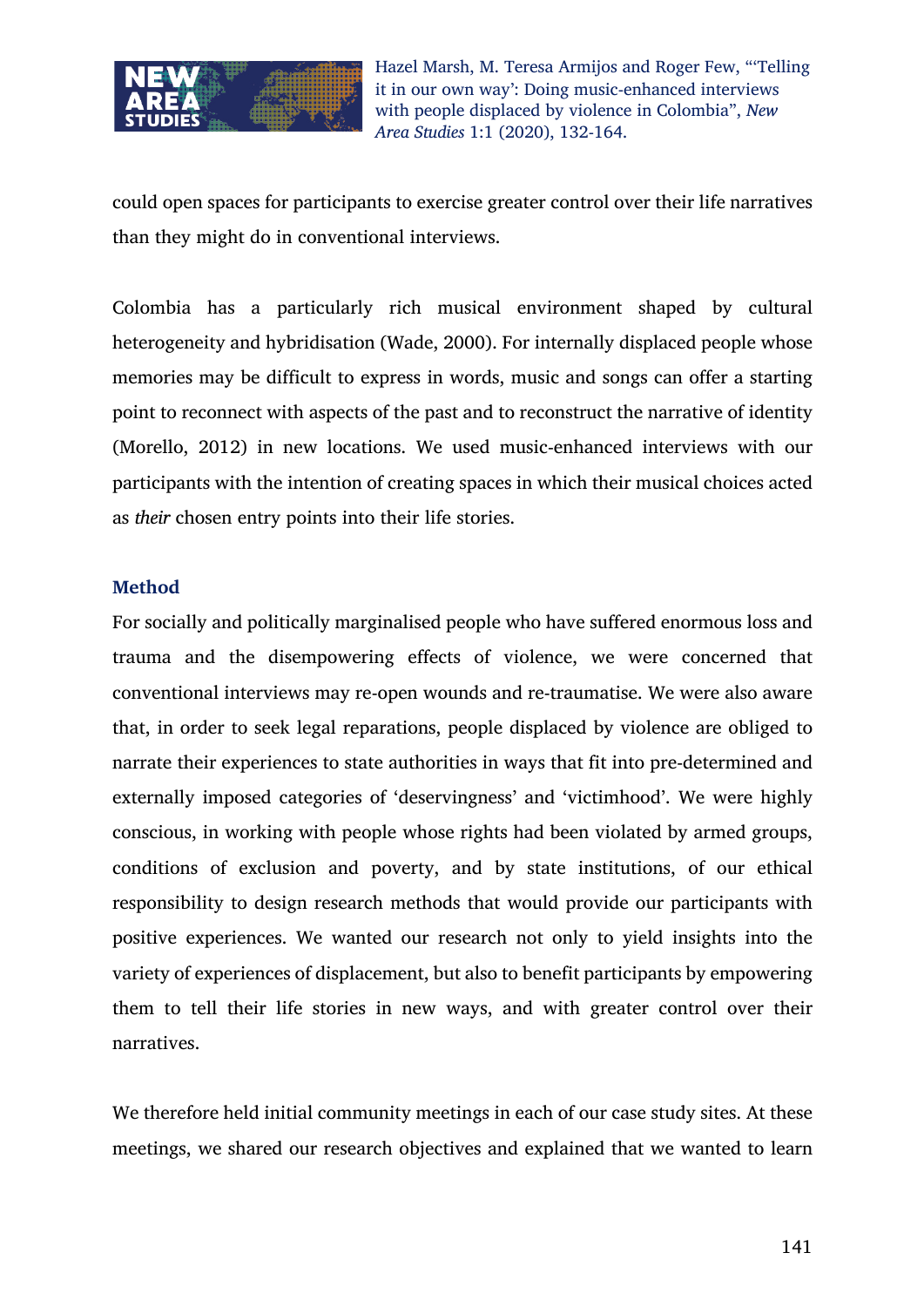

about people's experiences, capacities and knowledge of the environment, in order to collaborate with them and with state institutions in the co-creation of risk mitigation policies and practice. Having discussed the relevance of the proposed project in each site, we invited community members who wanted to participate to meet researchers at a future date for a conversation. To prepare for this conversation, participants were asked to choose a song or piece of music that held special personal significance, and to talk to us about how that song/music acquired meaning and how it relates to their past or present. Our decision to use the word 'conversation' was deliberate and reflected our intention to render the research encounter a more participatory process that started from a point chosen by the participants, and not one determined by the researchers. Having been asked approximately one week in advance of the scheduled conversation to think of the song or piece of music that they wanted to share, participants had time to plan and think about what they would say. We also offered participants the option of choosing a visual stimulus to start the conversation, such as a photograph or treasured object, if they preferred.

The research team members included sociologists, social workers and psychologists with expertise in psychosocial support. Researchers carried out the conversations in pairs and were provided with counselling throughout the research process in order to minimise any negative impact that listening to displaced people's life stories might cause to their own wellbeing. In total, 99 conversations with individuals or family groups were carried out using an elicitation device. Of these, in 18 households the conversation was held with a visual stimulus, or without a stimulus. In several of the conversations without elicitation devices, the participants had begun talking about their lives as soon as the researchers arrived and, when asked about their chosen music, indicated that they did not want to interrupt the conversation to listen to a song. On two occasions the Wi-Fi connection failed, making it impossible to play the chosen music. On one occasion, no music was played but the participant started the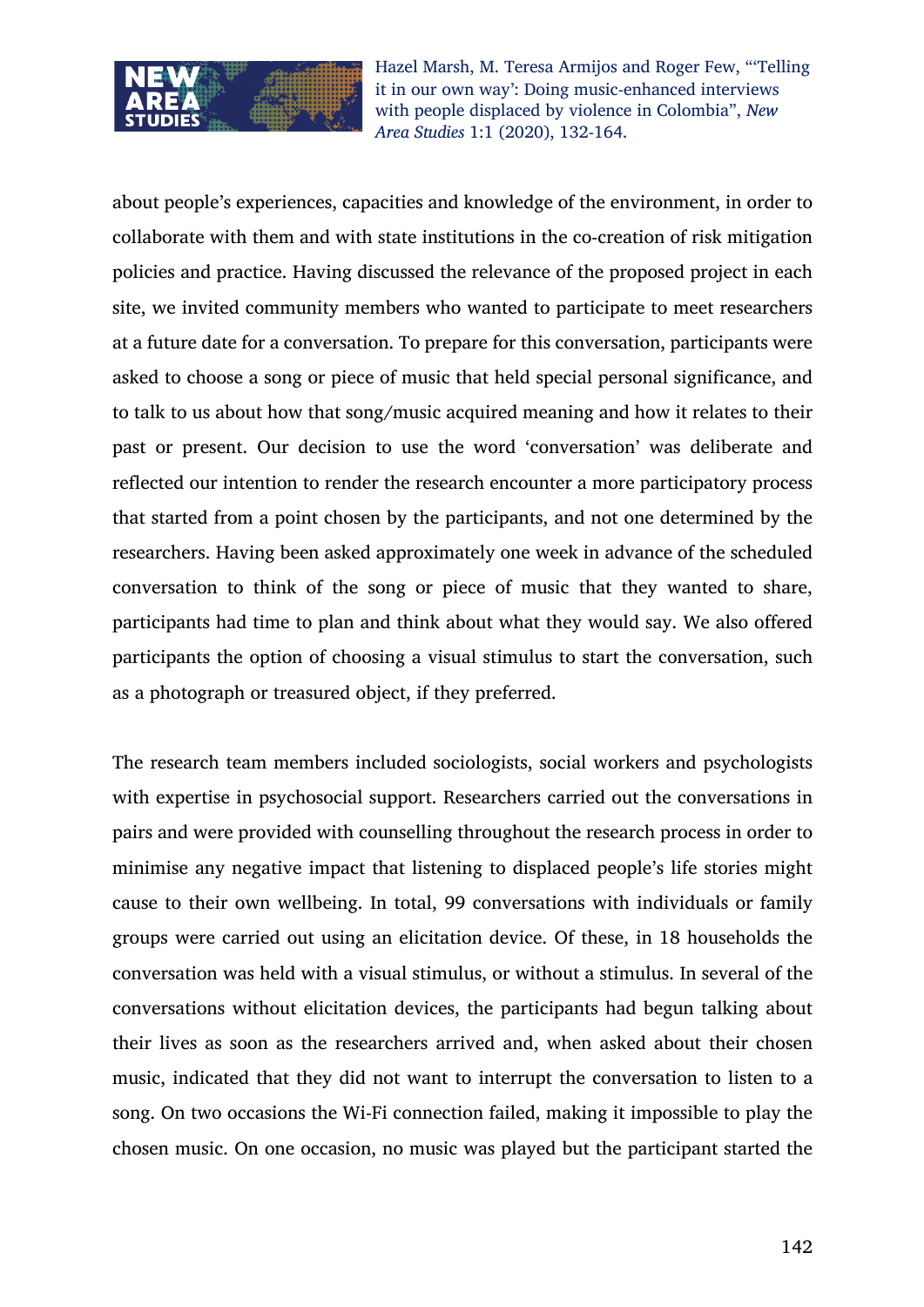

conversation by reflecting at length on the significance of music in his life and how he loved singing, before turning the topic to how he was not brought up for life in the city and could not adapt

In the 81 conversations that featured music, each interaction started with participants and researchers searching for the chosen music in a digital format, using either a researcher's or a participant's mp3 device, computer or mobile phone. Researchers then shared the experience of listening to the participants' music and songs in the same time and space, which was intended to build trust, empathy and intimacy within the research encounter. The participants were subsequently invited to reflect on why that music was important for them. Participants began the conversations at their chosen point, and researchers continued the conversation with questions about participants' past migrations, their previous and current social networks and engagement with government and civic institutions, and their own conceptions of risk and wellbeing. The focus of the questions was not on negative experiences, but on the capacities, resources and skills that participants drew on to re-establish themselves in new locations.

#### **Listening to music**

During the conversations, participants covered several topics relating to their (often multiple) displacements and resettlements, which are discussed in depth in Few et al. (under review). The *conversaciones desde la música* were the second stage in a sequence of interlinked arts-based research and impact activities carried out over three years (2017-2019), which are analysed in Armijos et al. (2019). Here, the focus is exclusively on the participants' personal musical choices as their chosen entry points into discussions of their life histories. In this section, we do not seek to analyse the content of the conversations but to explore how participants connected to a point in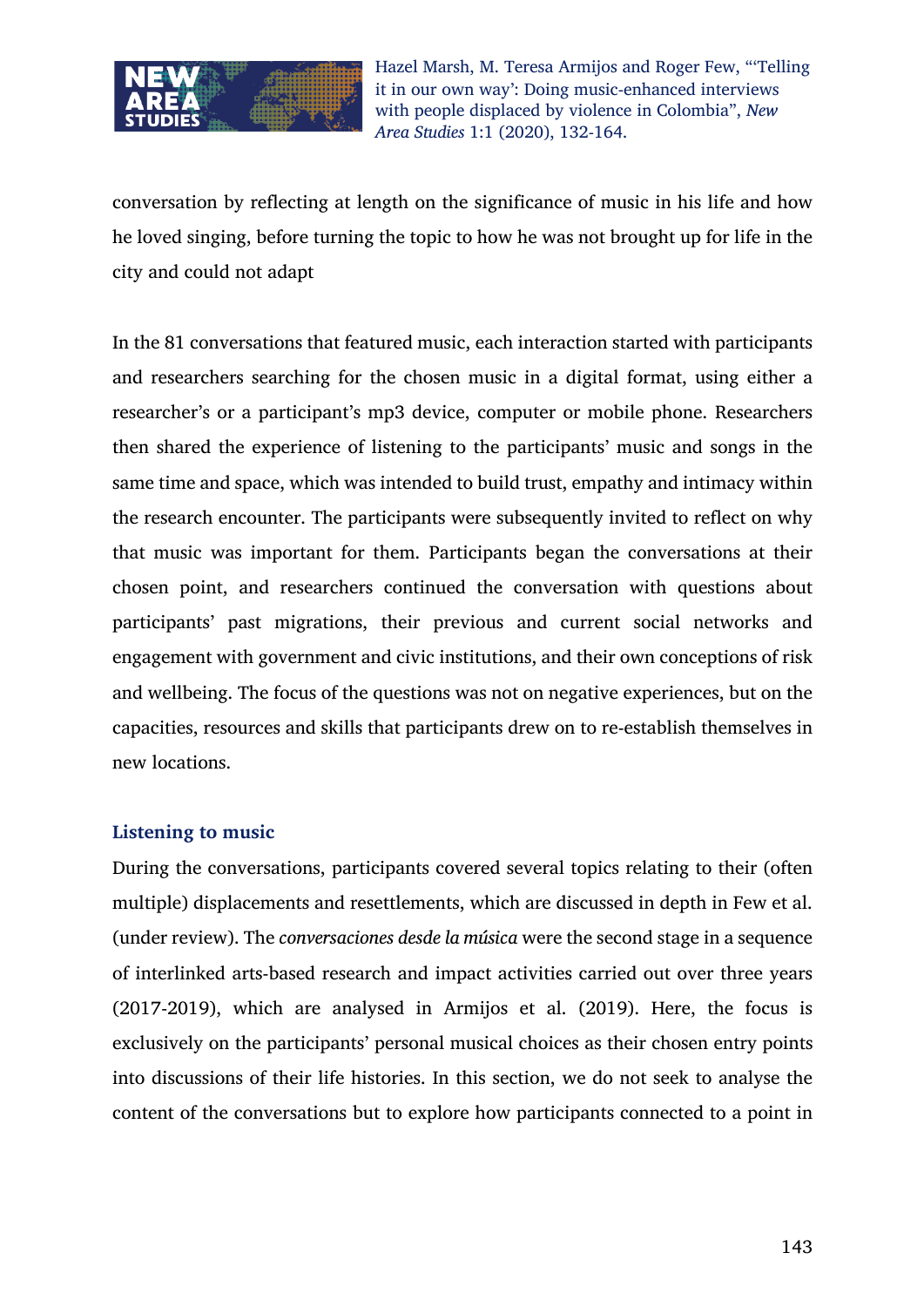

their life stories through music. In the discussion that follows, all research participants' words are anonymised using pseudonyms.

Out of the 81 interactions in which music was played, 12 conversations started with the participants initiating discussion without reflecting on that music's significance, in most cases because of external interruptions to the conversation. In the remaining 69 conversations, participants made the following connections between their chosen music and their lives:

| Person                | 32 |
|-----------------------|----|
| Experience/activity   | 17 |
| Place                 |    |
| Lyrics                | 5  |
| Religion              |    |
| Conflict/displacement |    |

Nearly all the musical choices were popular Colombian songs or musical pieces composed in national or Latin American styles, such as: *cumbia*, from Colombia's Atlantic coastal region; *vallenato*, a Colombian folk genre traditionally featuring accordion, *guacharaca* stick rasp and *caja* (box) percussion, originally popularised by travelling troubadours and singers employed by ranch owners; *champeta* from the Colombian Caribbean coast and extremely popular with Afro-descendent communities; romantic *baladas* (ballads); and Mexican *ranchera*, closely linked with *mariachi* groups and *conjunto* ensembles (Manuel, 1988; Müller, 2018). Four participants chose advent hymns or Christian songs with which they were familiar from church, and started the conversations by talking about the importance of their faith in their daily lives and the comfort and strength it brought them. One participant, Yvonne, Manizales, chose an English-language synth-pop song which she said she 'loved' dancing to while she did household chores such as sweeping, mopping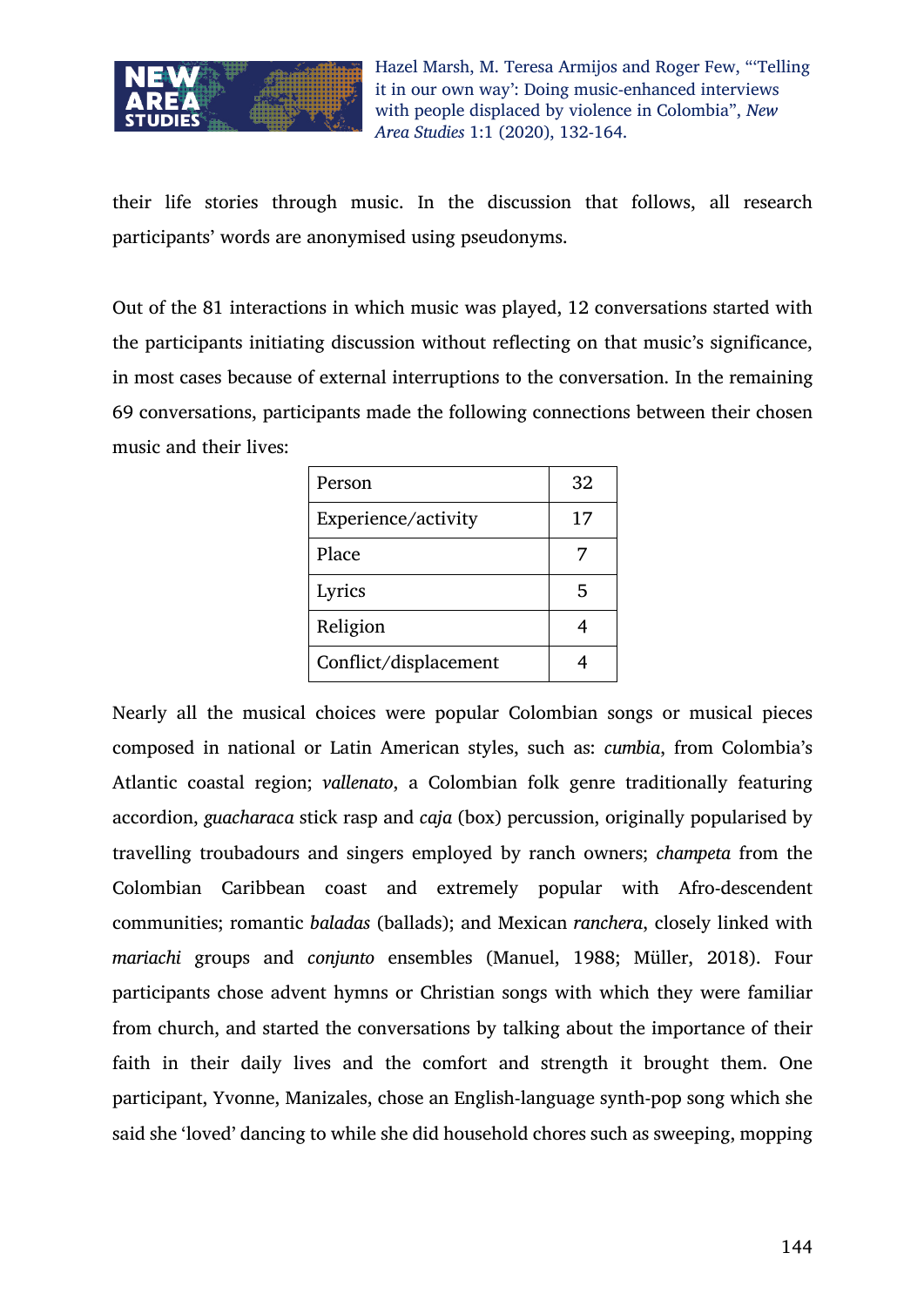

and washing in the early morning. She used the song to create an enjoyable atmosphere for work, and spoke humorously about not understanding the lyrics:

My sister-in-law arrives and whenever she comes she says … "What does the song say, I don't understand?", and I don't know what it says but I love it … and, well, I don't know the words … but I change them, it's not about knowing what they mean in Spanish … there's another [song] that goes "yumaja yumaje", and the guys always tease me … saying "What, yumaja yumaje?" … and what the music says is [she speaks in English] "You are my heart, you are my soul" (all translations by Marsh).

Laughter, humour and jokes about musical choices featured prominently in many of the conversations. On some occasions, the participants had forgotten the title of the song they wanted to share, and sang or recited fragments of lyrics that they remembered, generating affectionate teasing between household members and encouragement to sing more. The act of trying to remember enough lyrics to identify and play the song gave rise to quips ("I've forgotten it [the song], I like it so much that I've forgotten it! [laughs]" Sara, Cazucá). Generational differences in musical taste produced humorous exchanges between parents and adult children in this conversation which turned to Maluma, a popular young Colombian Reggaeton/salsa artist:

Mother: Well, I like the old artists, not today's, because I don't like today's music, it gives me a headache.

Daughter: Not Maluma…

Mother: Oh no … these days they put that music on and start dancing and they look like snakes having a fight!

On one occasion, the participant (Rafael, Esperanza Galicia) gave a song title, and when the researcher searched for the song and failed to find it, she asked who the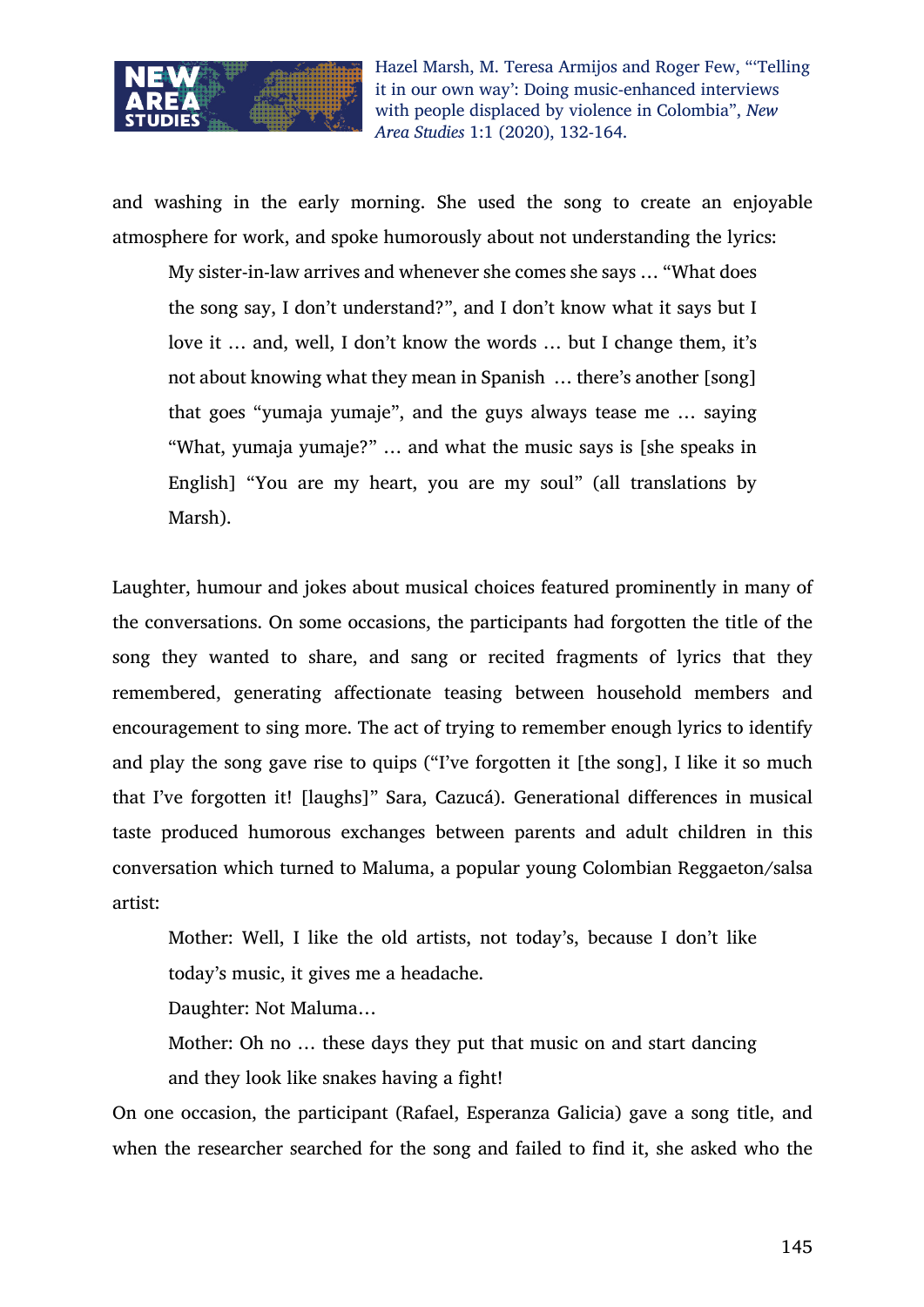

artist was. Keeping a straight face, Rafael said "I don't know who sings it, it might be Luis Alberto Posada" (a popular Colombian singer), but then burst out laughing and confessed that he had invented the title: "No, no, no, I'm just playing around, that song doesn't exist!"

Using music in the conversations often brought out the participants' wit, jocularity and sense of fun, qualities which are rarely thought of in association with 'victims' of armed conflict and forced displacement. It is significant that of all the conversations using music, only four participants chose the conflict or their displacement as the immediate entry point to their life stories. The vast majority of participants chose to start the conversations with music that reminded them of significant people, places, or experiences and activities.

## **Person**

The most common choice of music for the conversations was a song that reminded participants of someone else. This was usually a family member, a romantic partner, or a friend. On two occasions, participants spoke about the artist whose recording they had chosen, admiring the quality of the artist's voice and their talent and personality. Participants linked their chosen song to a particular person in diverse ways. Liliana (Cazucá) chose music that evoked pleasant memories of her parents: "Yes, my mum and dad would sit down and have a drink with the neighbours, listening to that music, always with their little radio next to them, and so I used to hear their *rancheras*." Similarly, Ana (Esperanza Galicia) chose a song that she remembered her mother loved and listened to "all the time" on her tape recorder as she worked, and went on to reminisce about her happy childhood on the family's small plot of agricultural land. Others chose a song that reminded them of falling in love; Enrique (Esperanza Galicia) chose a song that he said was "very important" for him, "because I used to dance a lot to that song, and [that's how] I met my wife."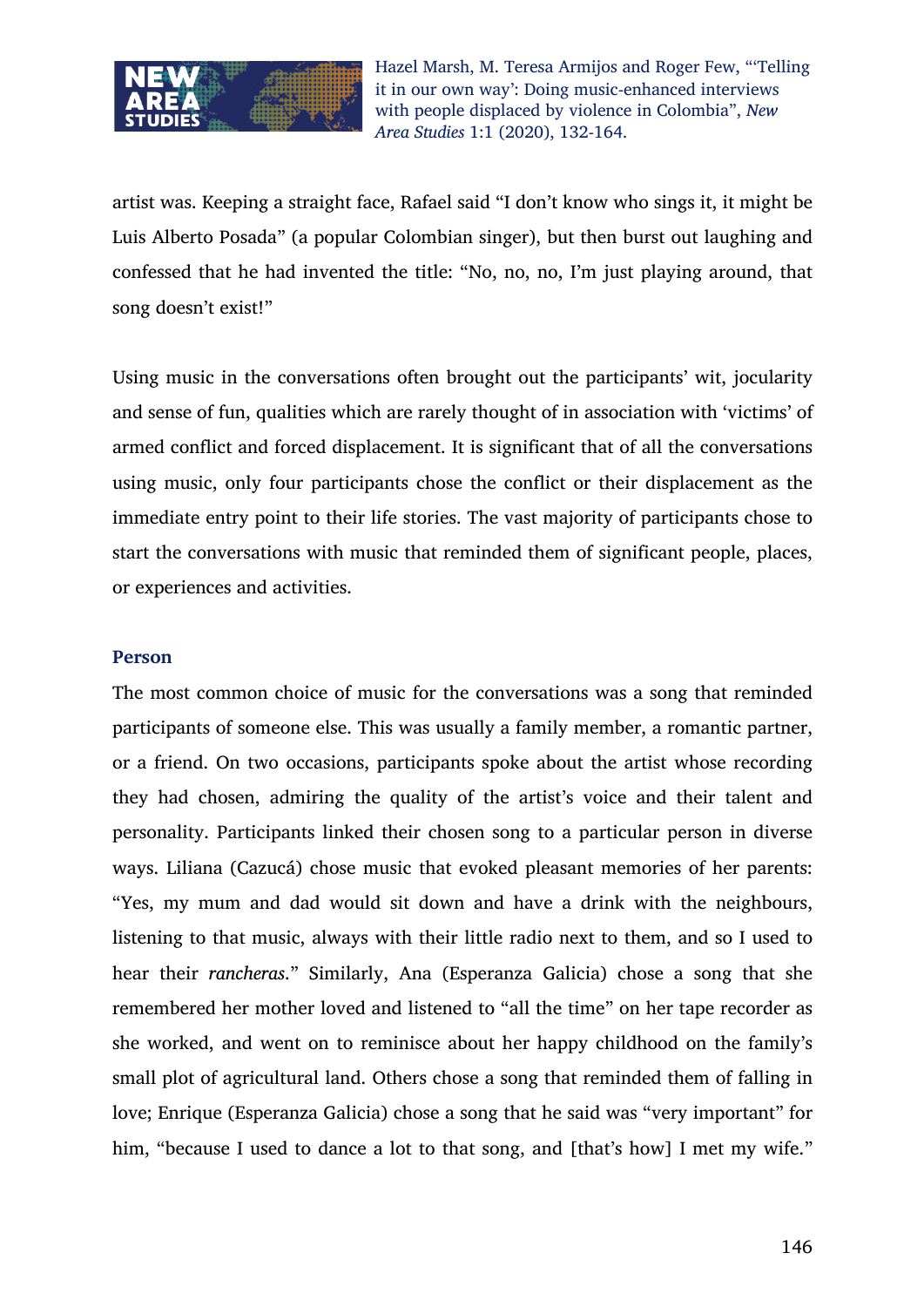

Some chose a song that reminded them of a partner they loved or had loved, but who left them and broke their heart; Carlos (Caimalito) said "things happen, and you're just left with the memory, you can love a person so much and then they break up the relationship … and you're just left with the memory." Alicia, Esperanza Galicia) chose a song about jealousy, and said this was because she regretted having been so jealous throughout her long marriage, but that her husband's beautiful blue eyes attracted so many women that "even men were jealous of him!"

Other musical choices were significant as a means to articulate frustration about family discord experienced by the participants. Mercedes (Esperanza Galicia) chose to share a music video about a wayward son who abandons his parents, because 'something very similar happened to us with one brother'. Barbara (Cazucá) chose a song about vain, rich people thinking they are better than everyone else, because the song reminded her of a 'posh' sister she had quarrelled with. Anger and disappointment with unfaithful and unreliable romantic partners also featured in the conversations. Adriana (Manizales) chose a song that reminded her of her oldest daughter's father and how she struggled to get by after he abandoned her:

When I got pregnant by my daughter's father, my oldest daughter, he cleared off, when he realised I was pregnant he went off … and I felt very lonely, he turned his back on me, well he never told me not to have [the baby], but well he was never by my side … he said he'd help but no, he never gave me anything and I had to work.

Thus music sometimes stimulated conversations about painful and difficult family issues and dynamics that the participants had experienced in their own lives and wanted to talk about. Anabel (Cazucá) shared a song about a man who gets drunk and beats his wife, before begging for forgiveness and then subsequently repeating the behaviour. Anabel explained that she first heard the song just a few months after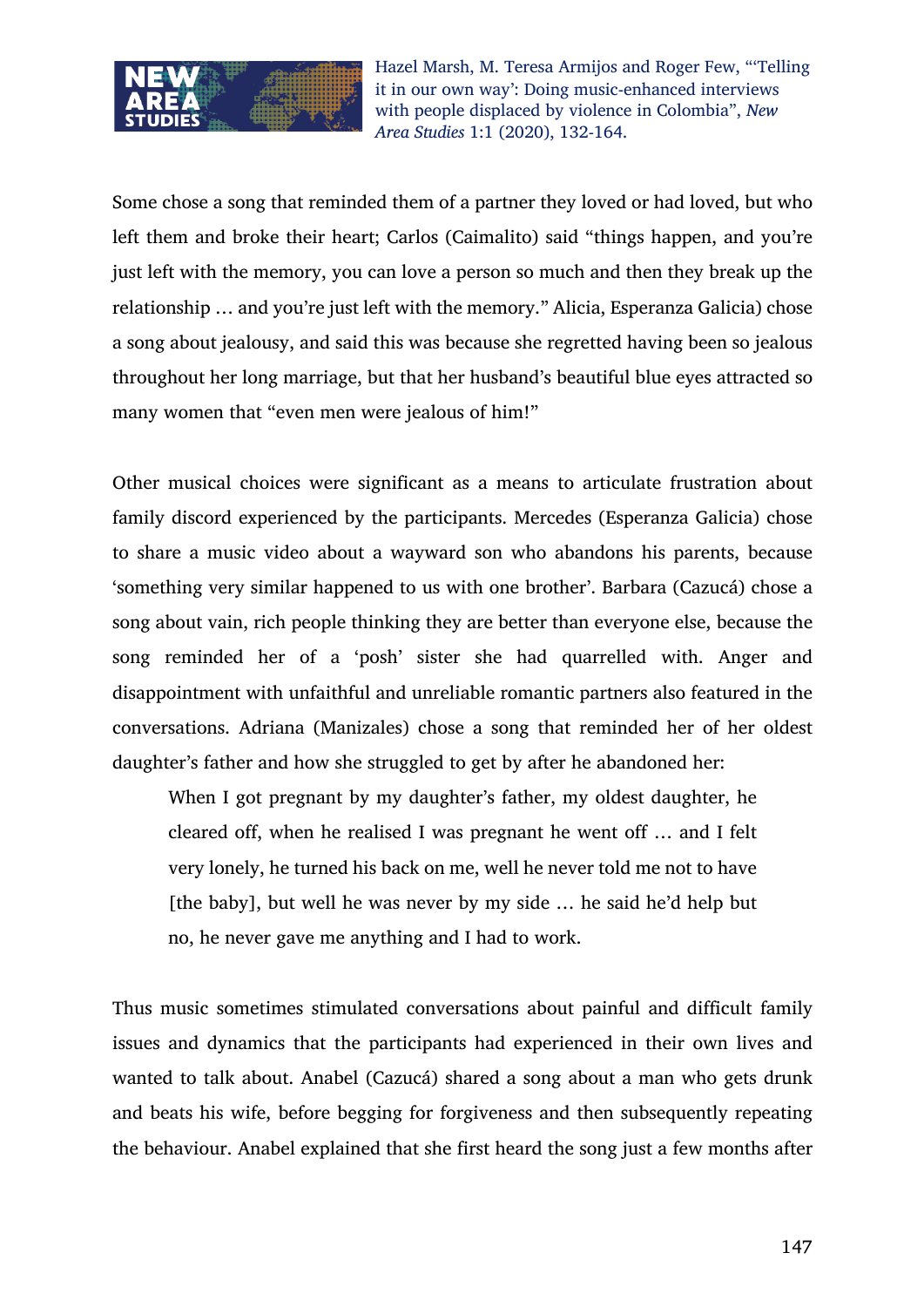

her own mother's death at the hands of a physically abusive partner. She said that she does not listen to the song often, but that when she does it "really gets to me", reminding her of what happened to her own mother and "to many women, because it happens in this country, sadly, but not just here, in many places, I think … this is the song that moves me most."

Several participants chose a song that reminded them of people they were grieving for. Juan (Caimalito) chose a song on the theme of close friendship, and said "it makes me sad, thinking about so many friends who've died." Sofia (Caimalito) chose a song that reminded her of a cousin who was killed, saying that the cousin "was crazy for that song." The songs appeared to enable participants to keep the memories of people alive, and to express and manage their sadness and grief; "remembering is living", commented Sofia's partner. One conversation was stopped by the researchers when the participant (Alba, Caimalito), after choosing a song that reminded her of a brother she had lost two years previously, became too overwhelmed with emotion to speak. In this instance, the researchers put an end to the conversation and stayed with the participant to chat about cooking and other interests, until she was calm. This experience highlighted the unpredictability of music-evoked responses; although Alba had chosen the song that was shared in the conversation, and listened to it voluntarily, the sound of the music produced an emotional response so strong that she was unable to speak about it. This also highlights the enormous sensitivity and care needed from researchers, and underlines the need to ensure that psychosocial support is available to deal with negative emotional responses to stimuli, even of the participants' choice.

## **Experience/activity**

The second most common musical choice was one that reminded participants of significant experiences or activities that they enjoyed or were proud of. Many of these choices related to socialising, dancing or listening to favourite music styles, usually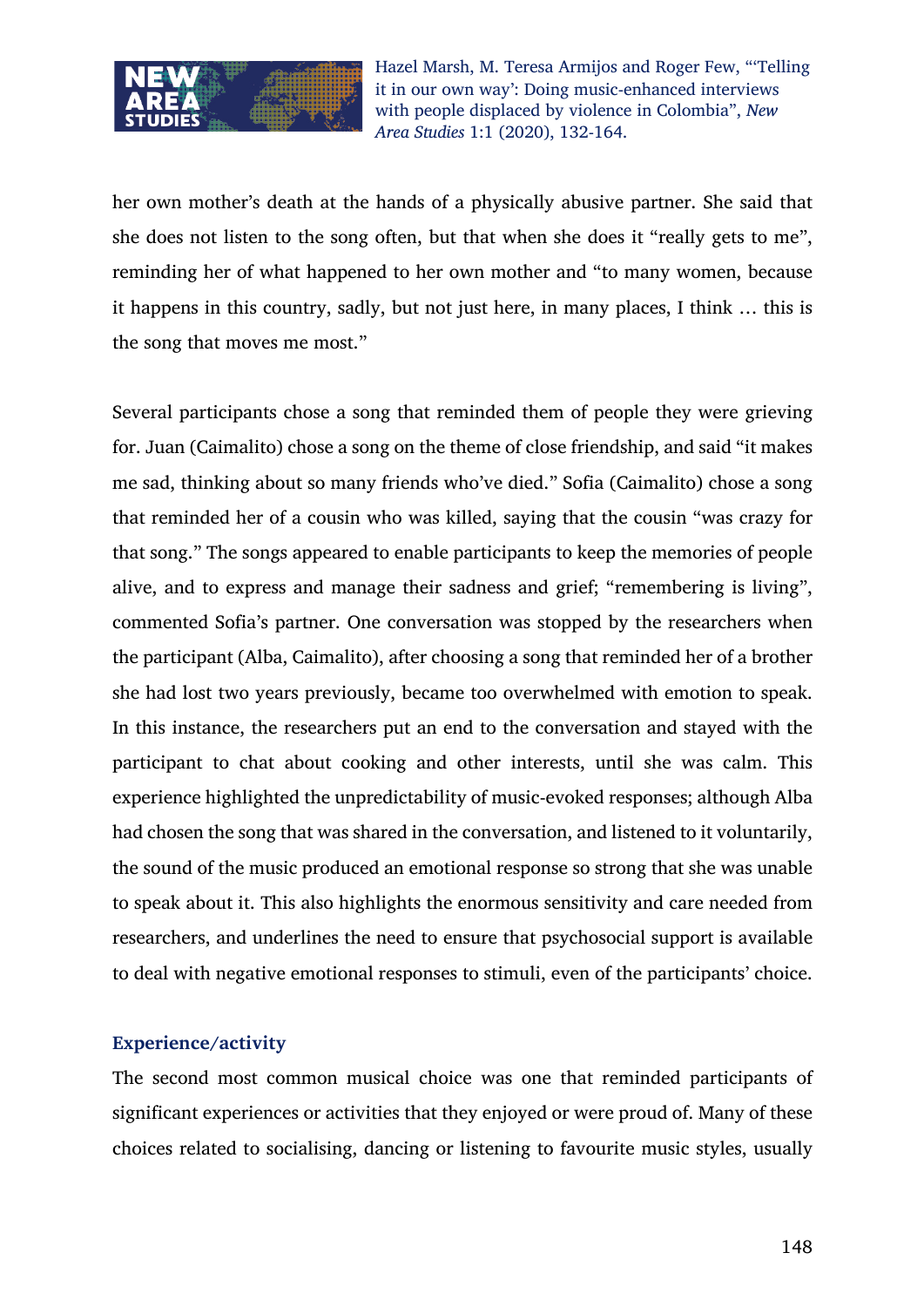

with reference to the past. Laura (Esperanza Galicia) chose a piece of folkloric music that reminded her of being named queen of the local festival when she was seven years old: "I wore a tiara of flowers … I was the queen of the festival and my mum was so happy." Juana (Cazucá) chose traditional music which she showed the researchers how to dance to, and talked about how she never danced in her childhood (her grandparents did not allow it), but that she learned as an adult and now often enjoyed dancing. Francisca (Esperanza Galicia) chose a song that reminded her of listening to music in her youth: "I was very young, really young, and I always used to listen to a radio station called…oh! I can't remember what it's called, one that plays romantic music, well I used to listen to all that music." Virginia (Manizales) talked about listening to LPs that she played on her record player, and Lucía (Caimalito) chose a song that she said she had liked since she was 17; "it was my music, I listened to it day and night." Thus music linked participants with current and previous occasions in their lives when they enjoyed listening or dancing to it, and reminded them of who they were or had been.

Others chose music that reminded them of drinking with friends, singing at school, or previous livelihoods. Rogelio (Caimalito) requested a song about a corner shop, explaining "that song reminds me of a lot, so much. I was about 14, and since that age I've liked [the idea of having] a shop, my dad did and so did I." Tina (Esperanza Galicia) spoke about two songs (although she could only remember the name of the second, and that is the song that was shared in the conversation), and spoke at length about the significance of them both. The first, she said, was linked to a pivotal moment in her life:

There are two songs that I like a lot, well, I mean with the first it isn't that I like it but that it reminds me of, of the day when I released everything, everything that was hurting me and I was able to go through a process, really, of [achieving] a new way of thinking, of thinking that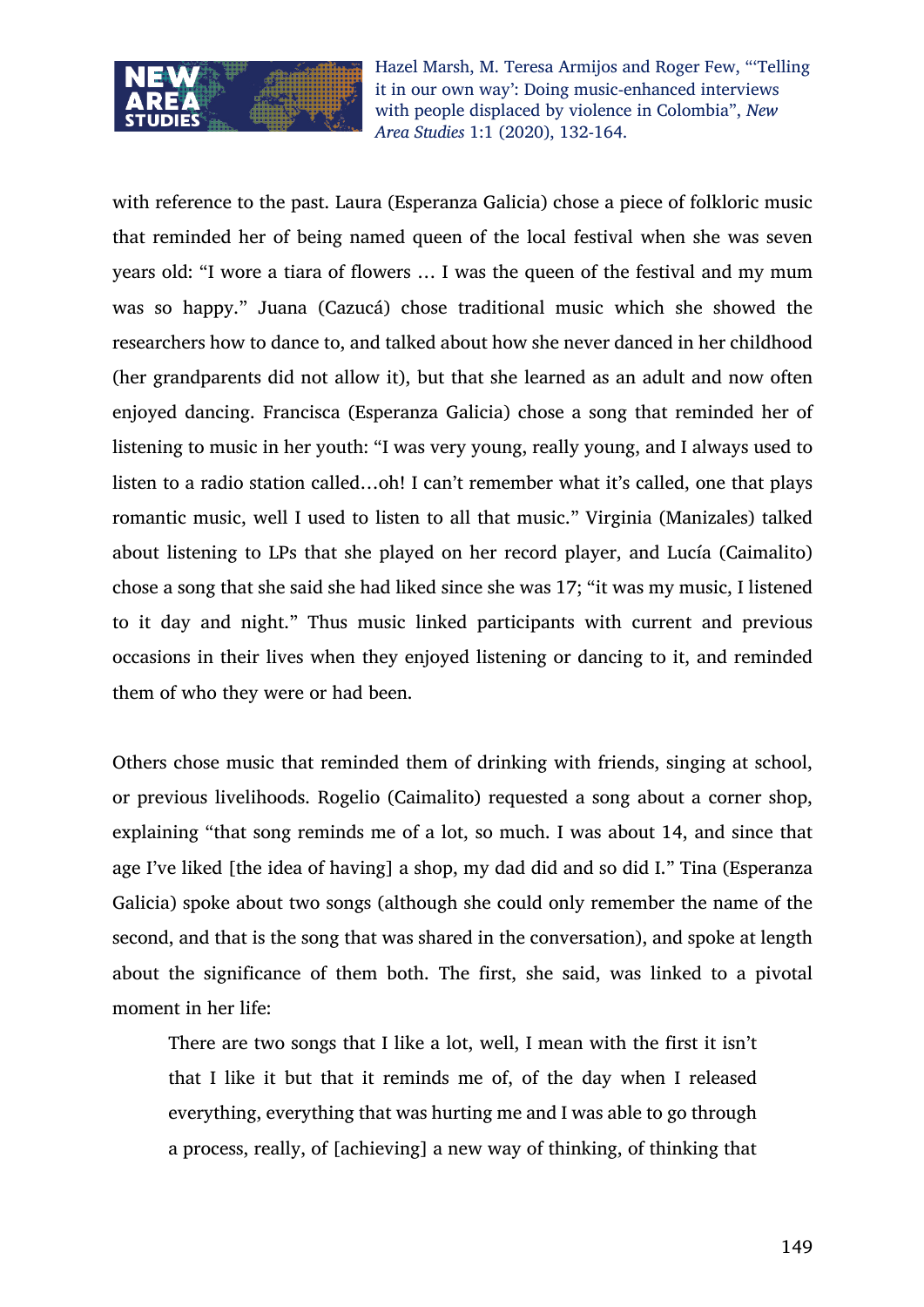

I wasn't going to suffer because of things in the past any more, but I was going to be happy again, so this is a song, even though it's sad, well it was the one that helped me to carry out this process … And the other song … I like a lot because it reminds me of my childhood … it's a song that, I don't know, I've identified a lot with all my life ... I'm not religious but I do believe in God, so I think that every step I've made has been calculated, because God had it planned that way, thought out for me, so now … [this song] … is like a hymn for me, I love this song and really, I don't know, I identify with it.

#### **Place**

After people and experiences, references to place were the most commonly cited reasons given for musical significance and choices. Participants talked about music 'transporting' them to other geographical locations they were displaced from, and used the music as a tool to articulate their attachment to homeland:

I don't know any songs but when I hear this one it transports me, it takes me to that place because these were the songs you used to hear a lot [there] ... it's history ... I used to like hearing that record ... when I hear [it] I remember all that … the farm (Mateo, Caimalito).

Similarly, Isabel (Caimalito) said that her song 'transports me' and talked about a place she lived in twenty five or so years previously. Emilia (Esperanza Galicia) spoke of the place her song reminded her of, and how "one stays attached to that piece of land there." Music provided a tool for participants to remain emotionally connected to geographical spaces, and to express this emotional attachment.

#### **Lyrics**

Some participants identified closely with song lyrics, drawing a parallel between situations and experiences narrated in their chosen songs, and their own lives. For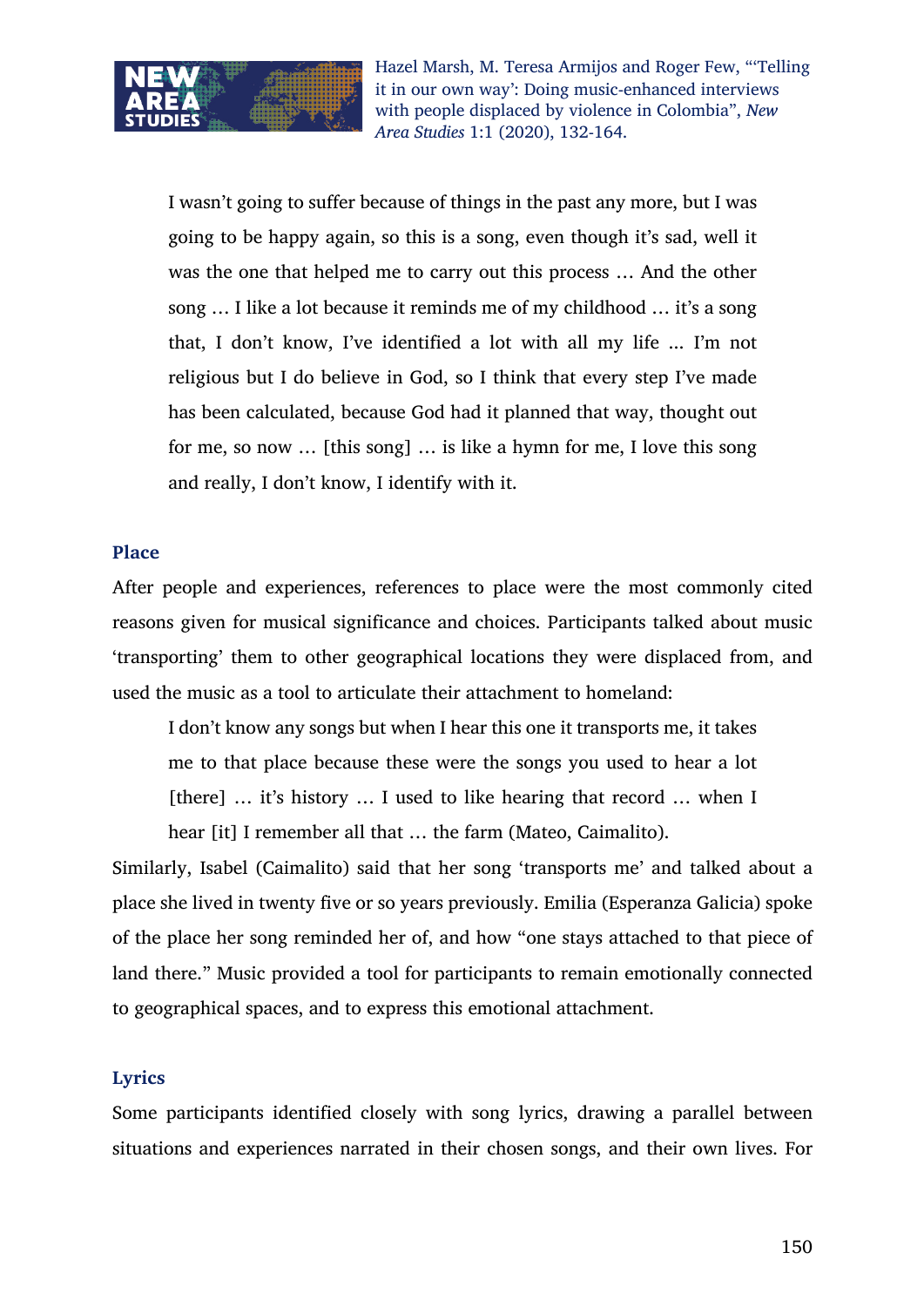

these participants, song lyrics offered resources for understanding and articulating their own identity. Stefania (Manizales) chose a song that narrates the story of a woman who does not know who her father is, because 'I am 'nobody's daughter' (reference to song's lyrics), I never knew my dad, I never knew who my dad was, so I like this song because it talks about … nobody's daughter, about someone who doesn't have a dad'. Julieta (Manizales) chose a song about a rebellious woman, and used this to articulate her identification with the strong female character portrayed in the lyrics. Josefina (Manizales) chose a song about a hard-working woman struggling to provide for her children, and said "I like that song so much, because it talks about me, about, about what happened to me, I've had to be both mother and father for my children, what I've been through with them, it was just like this [song]." Carmen (Manizales) chose a song about migrants seeking to enter the USA via the US-Mexican border, and spoke at length about her identification with the suffering of the song's subjects, and how the song helped her to modulate her own feelings of sadness:

That song is great, because it's about … [people] who migrate to another country … [I listen to this song] when I'm sad … when I want to remember … it's like a protective shield … music is a connection ... if you listen to the lyrics and pay attention to what they're saying, you feel that you identify somehow, it's like … yes, the person's suffering is somehow expressed through the music, so you get things off your chest.

#### **Religion**

In conversations that started with songs or music from church, participants spoke about the importance of their faith in their daily lives. These participants used music to express and affirm their belief in God, which helped them to endure difficult experiences, and to regulate emotions. Paloma (Cazucá) said "the song, well … I'm fascinated by that Catholic music … because it's something that takes you … that takes you into yourself and … well that song makes me cry, with all the sadness one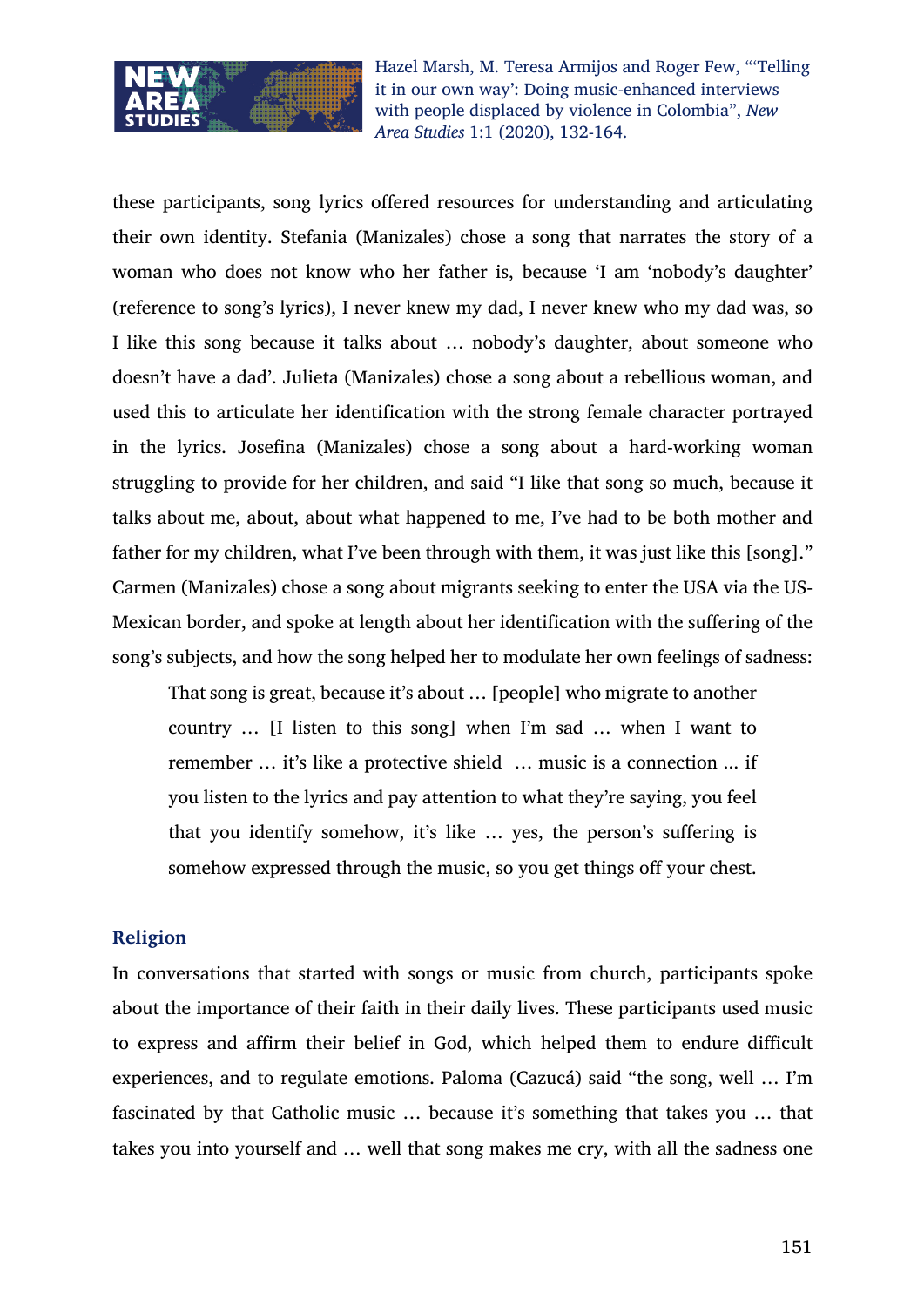

lives through." Pilar (Manizales) chose the song that was played when she was baptised at an Adventist church, and said "I always ask for that song because nobody can separate me from the love of God … I first got to know the love of Jesus Christ when I was displaced, before that I did not know God." Eduardo (Esperanza Galicia) spoke of the "strength" that his faith gave him, and his musical choice served as a sign of this faith and strength.

## **Conflict/displacement**

Some participants shared their song, and made immediate reference to personal experiences of Colombia's conflict:

I was nine years old when a guerrilla grabbed me … and [demanded] "Where does your dad work?" (Ximena, Caimalito).

[F]ive years ago I came here, displaced … they threatened my husband (Violeta, Cazucá)

When I lived in the countryside I saw what it was really like because ... when we were there … first there were guerrillas … but they kept to themselves because they weren't really visible in the town … and then the paramilitaries came and they were really armed and they were the ones in control and the police couldn't do anything (Cecilia, Manizales).

These participants did not use phrases (such as 'that song reminds me of') to describe how their song choices connected to their memories of conflict, and we did not insist that people explain why their musical choice reminded them of conflict. However, it may be possible that this is a reflection of how they, and others, typically 'represent' their life experience. Since people seeking state reparations in Colombia must fit into specific categories of 'victimhood' to be recognised as 'deserving' of support, they are accustomed to adhering to a certain 'script' in their interactions with officials, which focuses solely on their experiences of violence. While we cannot confirm this, it could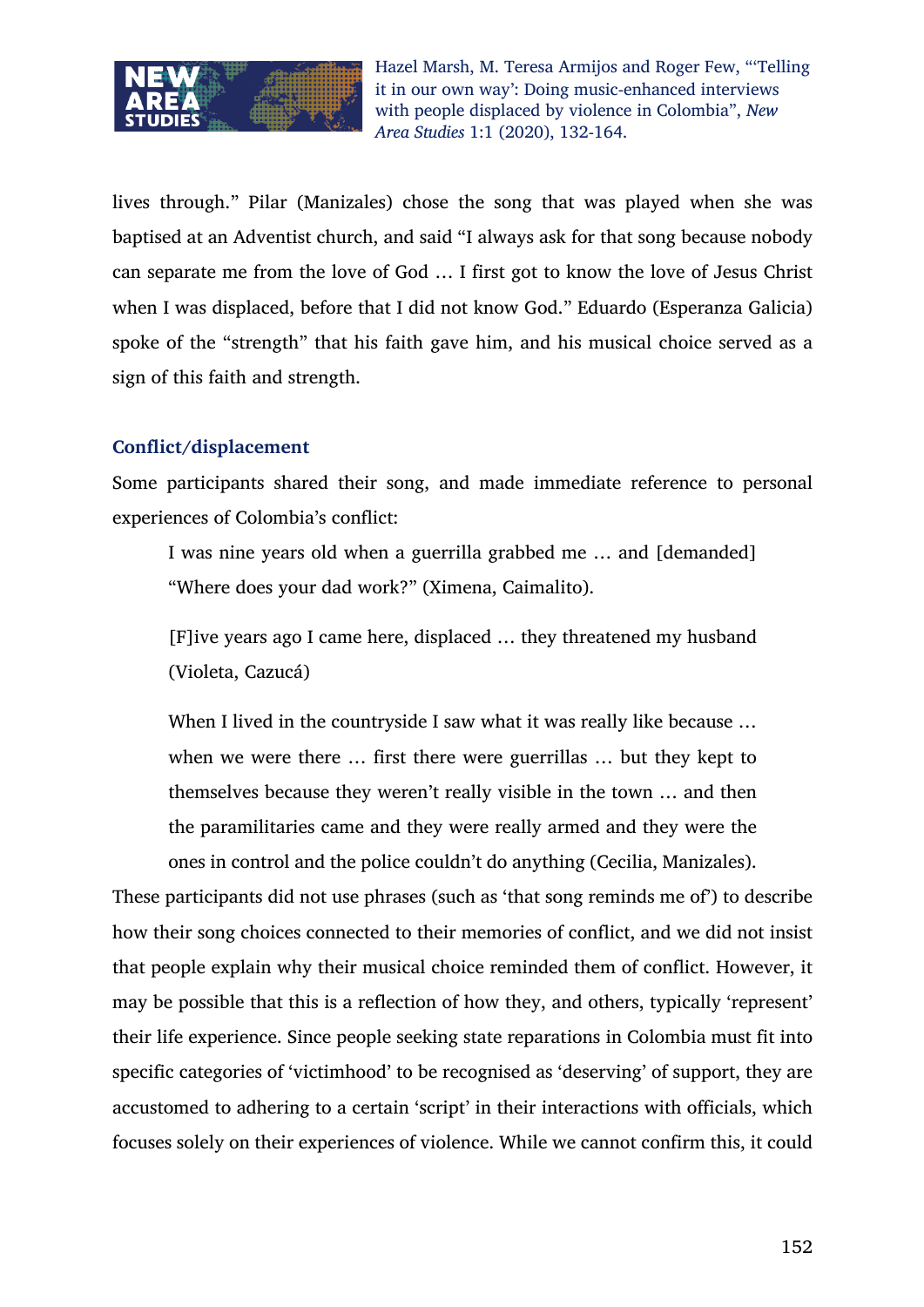

be that some have internalised this official expectation and that they approached the research encounter with this in mind.

## **Listening to people**

In our music-enhanced interviews with internally displaced people in Colombia, recorded songs and music tracks were used as resources for participants to choose the narratives with which they wanted to start their life histories. Accustomed to being treated as "potential liars" during formal meetings with representatives of state institutions (Celestina, 2018: 78), internally displaced people often find that their experiences are not recognised or believed (Ángel, 2019: 8). As a result, many feel high levels of distrust and powerlessness, and their ongoing experiences of discrimination, marginalisation and stigmatisation erode self-esteem and psychosocial wellbeing (Tamayo-Agudelo and Bell, 2018). By choosing music as an elicitation device around which to structure our interviews, we aimed to create spaces of conversation in which participants could share their musical preferences with us and thereby 'territorialise' the research encounter, rendering it a more familiar environment through featuring their own music tastes. Since there are no expected or 'correct' answers to questions of musical preferences, we hoped that participants would feel able to start their life stories at whichever point they chose, and feel greater ownership and control over their narratives than in more conventional interviews.

Feedback from the research participants indicates that, for those who chose to share and talk about a significant song, the experience was generally a positive one that enabled them to talk in ways that they found beneficial for their wellbeing. Rogelio said that he had 'felt good' during the research encounter, and expressed pride in the richness of his regional culture; "salsa, the *chirimía* [pre-Colombian wind instrument], we like it a lot." For internally displaced people in Colombia, there are few public opportunities to articulate pride in aspects of cultural identity, and talk about music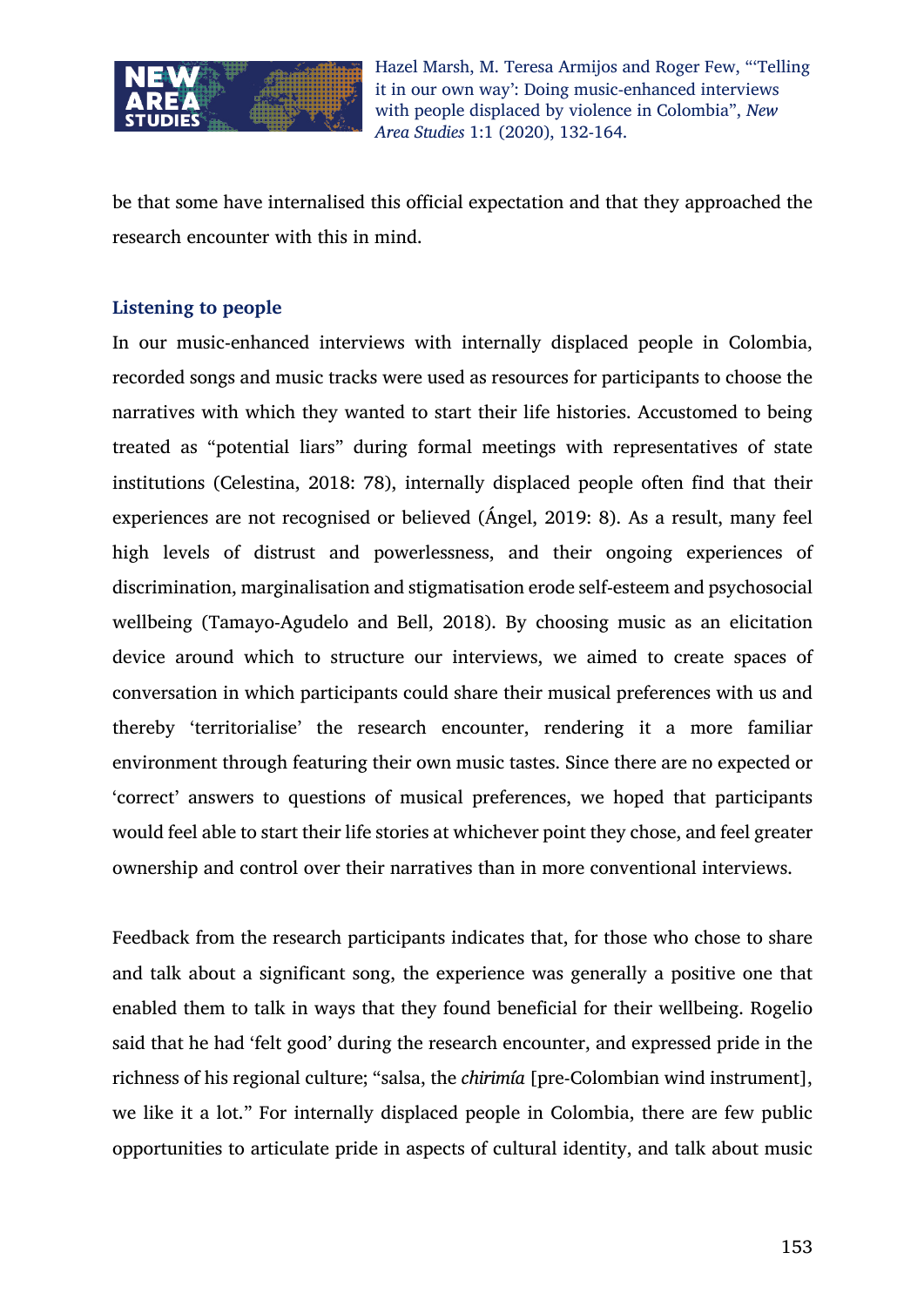

provided such opportunities. Many participants spoke of the conversation about music providing them with an opportunity to 'unburden' themselves:

The truth is … well, the truth is that it feels good, because I unburdened myself…I mean, there are things that you can't just tell anyone, [but] you let things go when you talk about what happened, because the truth is it's not easy to forget, and it feels supportive to talk to you [the researchers], you see? It's like letting things go, you … you feel lighter (Diego, Manizales).

Well ... it's like a relief ... a weight that you feel lifting, because you're being listened to, you're being understood (Ester, Esperanza Galicia).

Before, I was tormented by my memories, I had never emptied this weight and told my story (Antonio, Caimalito).

Many participants said that the conversations about music had provided them with their first opportunities to talk through their life experiences, or to share their experiences with other members of their household. This was described as a healing and therapeutic process, and on occasion it led the participant to take action to address previously unacknowledged psychosocial problems:

[The music conversation] helped me a lot, after you came here … I went to the hospital … and asked for an appointment and then spoke to a doctor and he told me, "You have this and that" … I felt a lot better afterwards … if you hadn't come, I don't know, I'd just be here depressed (Sandra, Caimalito).

Yes, the truth is yes, I'd never even spoken with her [my wife] about these things, the truth is I never talk about them with my friends either because these are things you don't want to remember, but in some way, you feel like you're drowning, you feel like you're holding something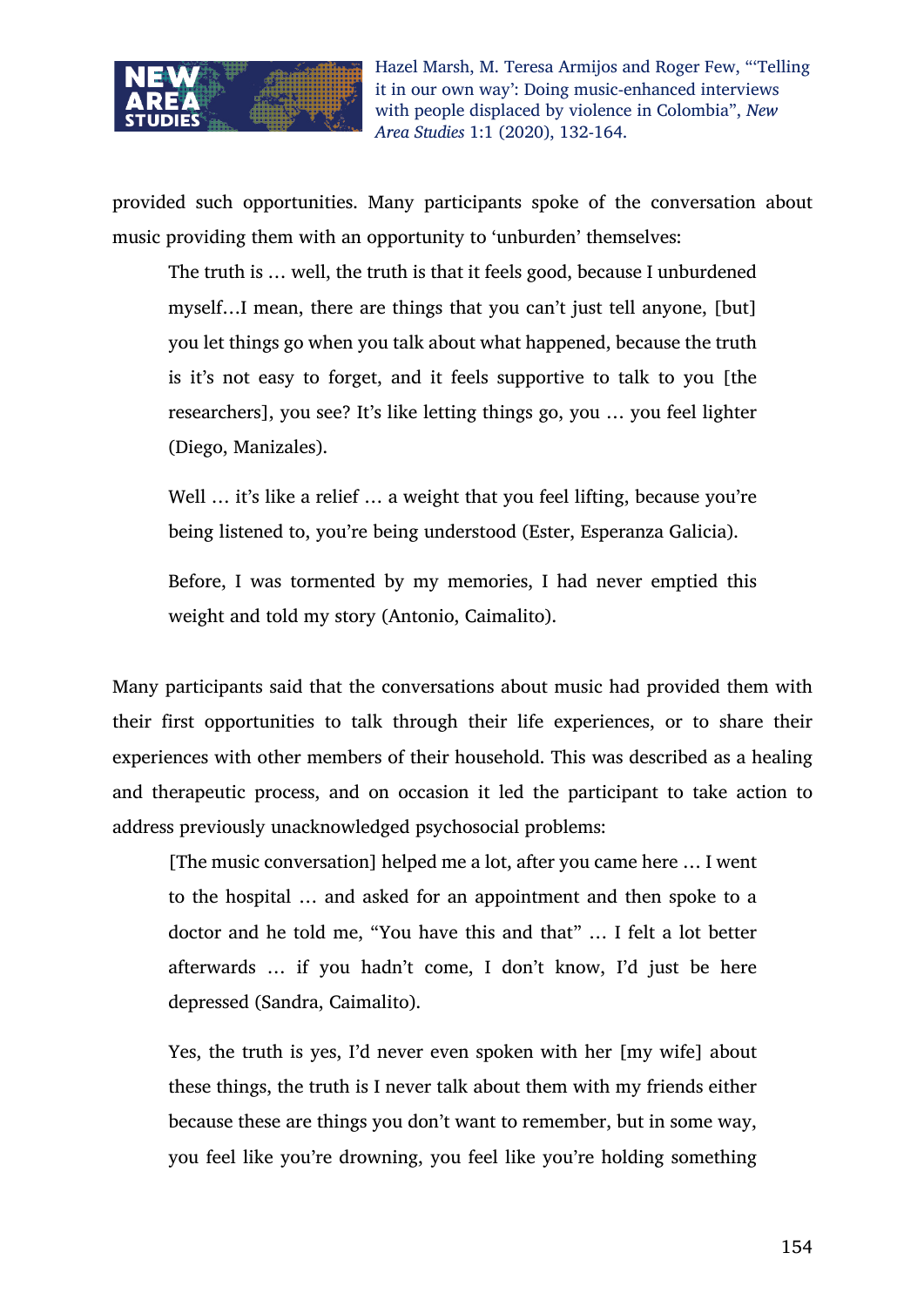

inside and … it's a weight … carrying this inside you every day without anybody realising is really tough (Mario, Caimalito).

Music appears to have provided participants with a resource to start talking about themselves without fear of judgement:

Well, it feels pleasant, because you can talk about what happened to you and nobody is criticising, so you feel good, it's like letting go of things, so it's really nice (Lara, Cazucá).

The music-enhanced interviews generated spaces in which a diverse range of human experience was shared, discussed and highlighted. The opportunity to choose music to share brought amusement and humour to the research encounter, allowing the building of trust and rapport between researchers and participants. For the participants, whose experiences of displacement so frequently define them in public life, talking about music and the memories and emotions it evokes provided opportunities to express numerous other aspects of their identities, such as pride in achievements, romantic experiences, and enjoyment of dancing and singing. Music acted as a reference point and catalyst for participants to articulate their values, beliefs, fears, hopes, pleasures, attachments, capacities, skills and forms of knowledge, and to talk about love, loss, family discord, bereavement, longing, pain and other feelings that are often difficult to approach and put into words.

The use of music as an elicitation device can present particular challenges. First, WiFi needs to be reliable or mobile data sufficient, which may be costly depending on the geographical location. Second, the method can be time-consuming to explain to participants, who are accustomed to official categories of 'victimhood' and may find it hard to believe that they are being asked to talk about music. We found that some participants thought they needed to sing or even compose music, or had not thought in advance about what music they wanted to share. Clarifying the methodology before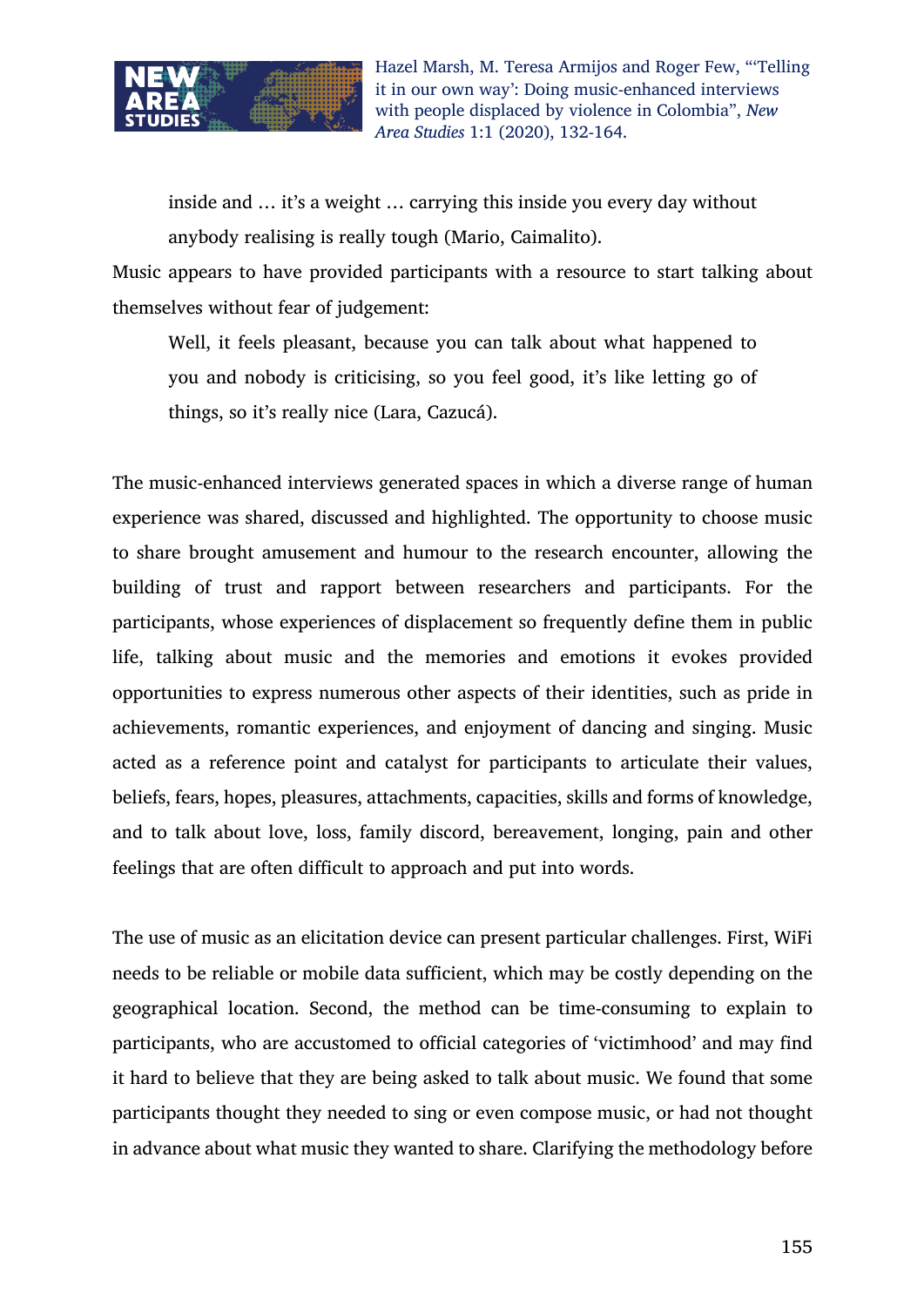

conversations could begin therefore often required considerable time input from researchers, although these occasions also gave rise to humour and allowed rapportbuilding. Finally, and most importantly, music can never be approached as a predictable stimulus-response device; it may generate unwanted feelings and emotional distress, and the appropriate psychosocial support should be available if it is to be used to elicit life histories.

## **Conclusion**

To return to *Desert Island Discs*, Hua Hsu wrote in a recent *New Yorker* article (2020) that the guests' musical choices offer "insight into why these people chose the paths that eventually brought them fame". Our music-enhanced interviews in Colombia have also offered valuable insights, into the heterogeneity of experiences of marginalised people whose voices are seldom heard in public spaces, and whose identities are predominantly defined from without in terms of victimhood and conflict. For these people, music created safe and dignified spaces in which to share not only their suffering and loss, but also the skills, knowledge and capacities that they drew on as they sought to rebuild their lives in new places, and the particular difficulties they encountered during these processes.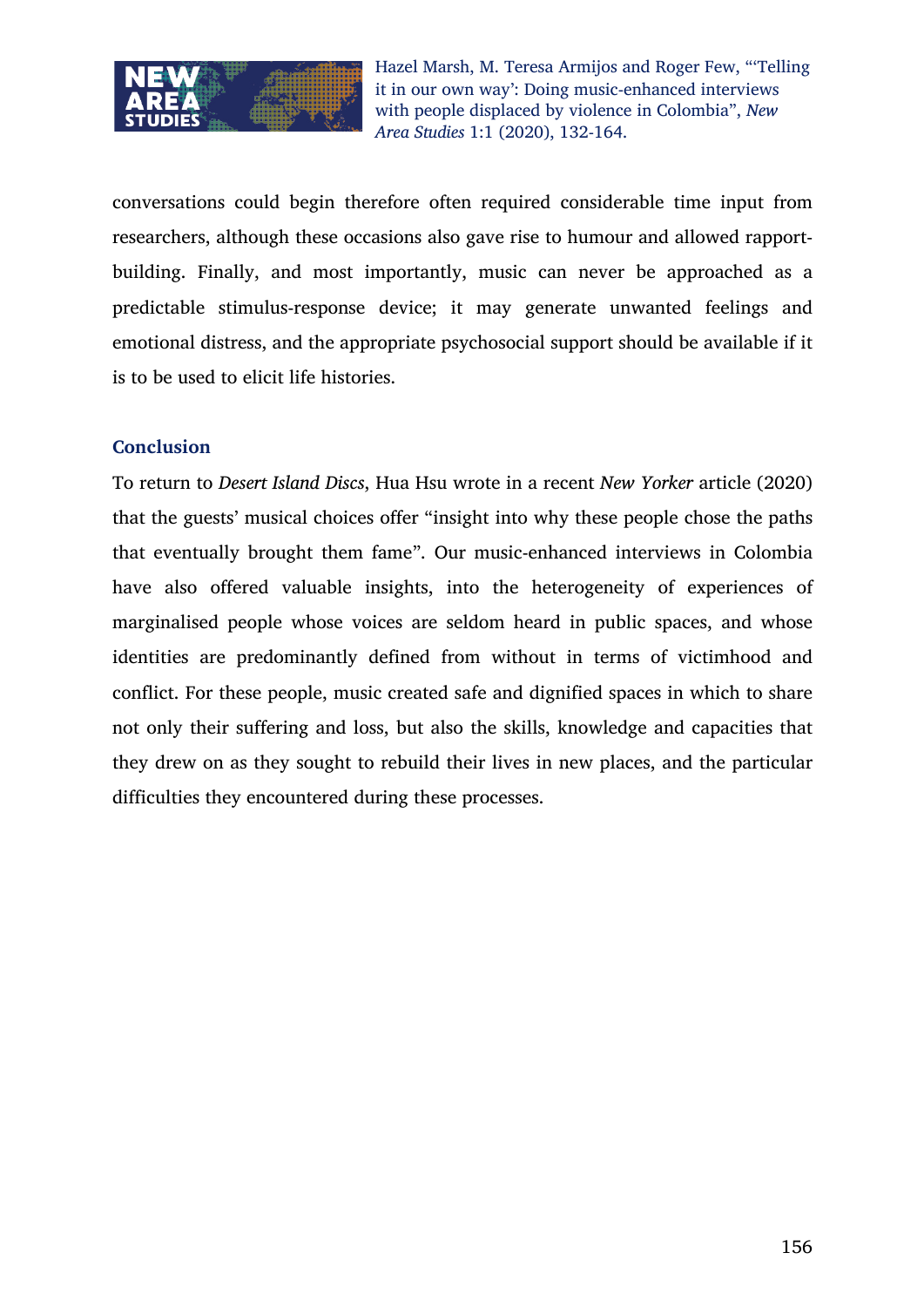

## **Acknowledgements**

We wish to acknowledge the wonderful collaboration and support we enjoyed from the many people in the case studies who participated in our research. We greatly appreciate the contributions or our key research team colleagues Viviana Ramírez Loaiza, Andrés Carvajal Díaz, Tatiana Valencia Serna, Valentina Bedoya Cadavid, Giovanny Gaitán Arias, Laura Manuela Mozo Vélez, and Santiago Urrea Yela, all of the Universidad de Manizales, Colombia, and the many students and interns from the university who assisted us. We thank Lina Zambrano Hernández, director of the *Observatorio Psicosocial para la Gestión del Riesgo de Desastres* at the Universidad de Manizales and head of the Colombian research team. Finally, we are grateful for the enthusiastic partnership and support received from the National Unit for Disaster Risk Management (UNGRD) of the government of Colombia and the Colombian Red Cross. The project, 'Moving with Risk/IdentificArte', was funded by the UK's Economic and Social Research Council and the Universidad de Manizales.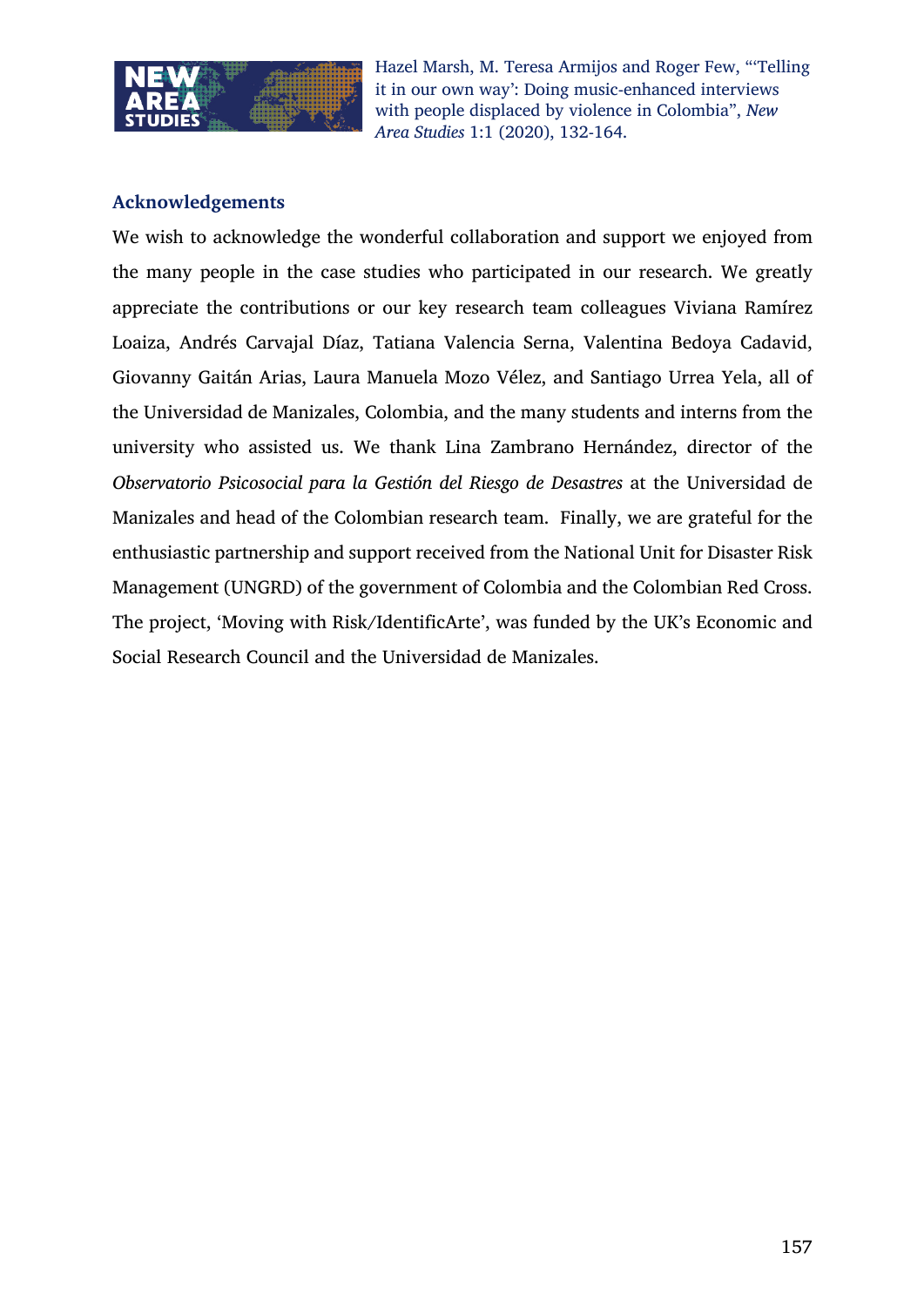

### **References**

- Allett, N. (2011) "'As soon as that track starts, I feel …': Unravelling Attachments to Extreme Metal Music with 'Music Elicitation''', Heath, S. and Walker, C. (eds). *Innovations in Youth Research*, Palgrave Macmillan, 21-36
- Allett, N. (2010) "Sounding out: Using Music Elicitation in Qualitative Research". Realities Working Papers # 14: *Music Elicitation*
- Anderson, B. (2004) "Recorded music and practices of remembering". *Social & Cultural Geography*, 5:1, 3-20
- Ángel, G. (2019) "The Six Expressions of Dignity According to IDPs in Colombia", Holloway, K. (ed.) *Dignity in Displacement*, Humanitarian Policy Group, 8-13
- Armijos, T., López Getial, A., and Ramírez Loaza, V. (2019) "Indigenous engagement, research partnerships, and knowledge mobilisation", URL: **https://www.ukri.org/news/esrc-ahrc-gcrf-indigenous-engagementprogramme/related-content/moving-with-risk-teresa-burneo/** [Accessed 27 May 2020]
- Barber, R. (2012) 'The Show the BBC Must Never Cast Away', *Daily Mail*, 20 January, URL: **https://www.dailymail.co.uk/tvshowbiz/article-2089226/As-Desert-Island-Discs-celebrates-70th-birthday-The-BBC-cast-away.html** [Accessed 27 May 2020]
- BBC (2019) URL **https://www.bbc.co.uk/news/uk-47204636** [Accessed 27 May 2020]
- Belfi, A., Karlan, B. and Tranel, D. (2016) "Music Evokes Vivid Autobiographical Memories", *Memory*, Vol. 24 (7): 979–989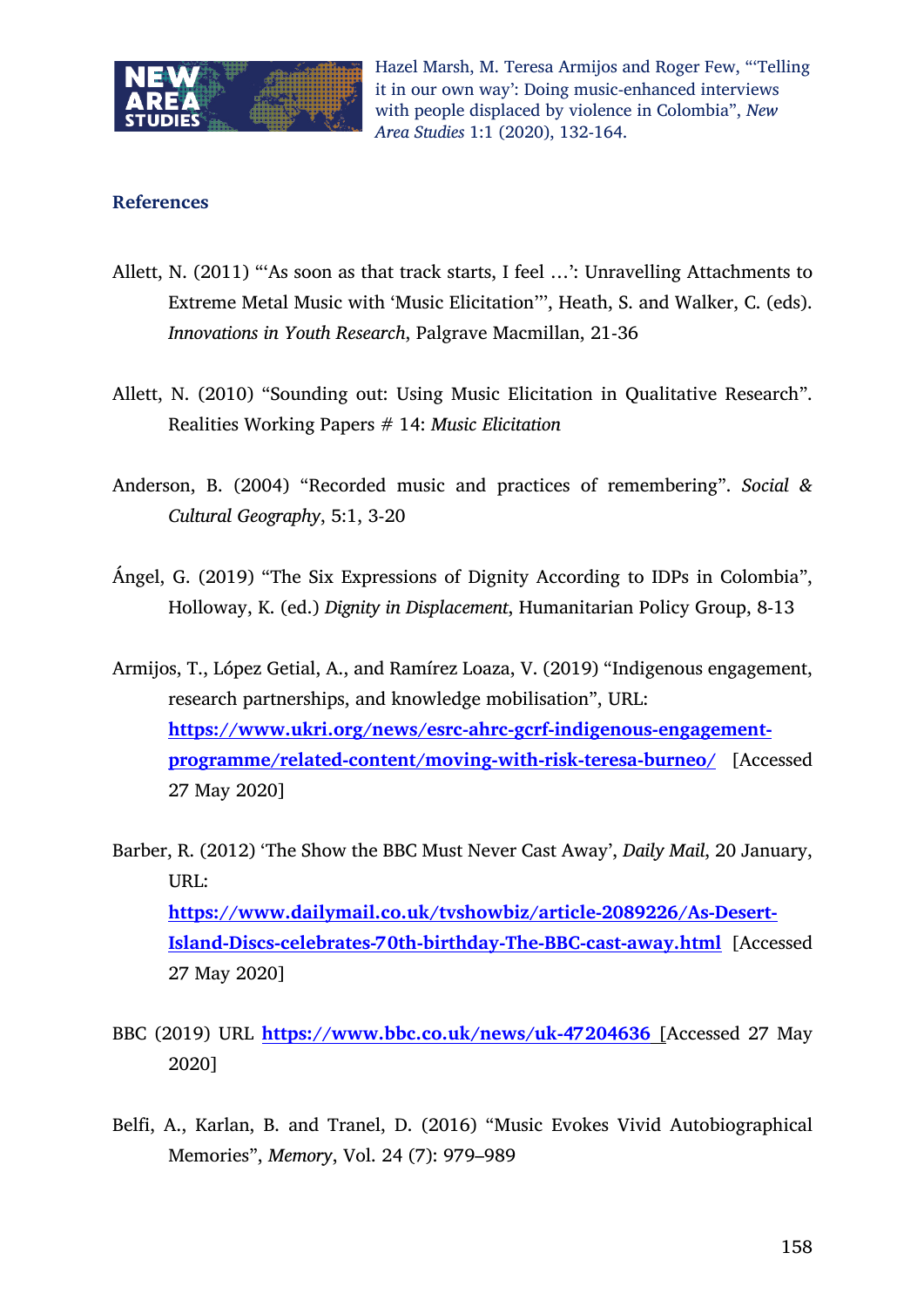

Blacking, J. (1976) *How Musical is Man?* Faber and Faber: London

- Blais-Rochette, C. and Miranda, D. (2016) "Music-evoked Autobiographical Memories, Emotion regulation, Time Perspective, and Mental Health", *Musicae Scientiae* Vol. 20 (1): 26–52
- Boer, D. and Fischer, R. (2010) "Towards a Holistic Model of Functions of Music Listening across Cultures: A Culturally Decentred Qualitative Approach", *Psychology of Music* 40 (2): 179-200
- Cady, E., Jackson Harris, R., and Knappenberger, J. (2008) "Using Music to Cue Autobiographical Memories of Different Lifetime Periods", *Psychology of Music*  36 (2): 157-178
- Campo-Arias, A. and Herazo, E. (2014) "Estigma y salud mental en personas víctimas del conflicto armado interno colombiano en situación de desplazamiento forzado", *Revista Colombiana de Psiquiatría* 43 (4): 212-217
- Cárdenas, R. (2018) "'Thanks to my Forced Displacement': Blackness and the Politics of Colombia's War Victims", *Latin American and Caribbean Ethnic Studies*, 13 (1): 72-93
- Celestina, M. (2018) *Living Displacement: The Loss and Making of Place in Colombia*  Manchester University Press
- Chilton, L. (2019) "Desert Island Discs Named Best Radio Show of all Time, Beating 'The Archers' and 'Round the Horne''', *Independent,* 12 February, URL: **https://www.independent.co.uk/arts-entertainment/tv/news/desertisland-discs-best-radio-shows-archers-round-the-horne-a8773916.html** [Accessed 27 May 2020]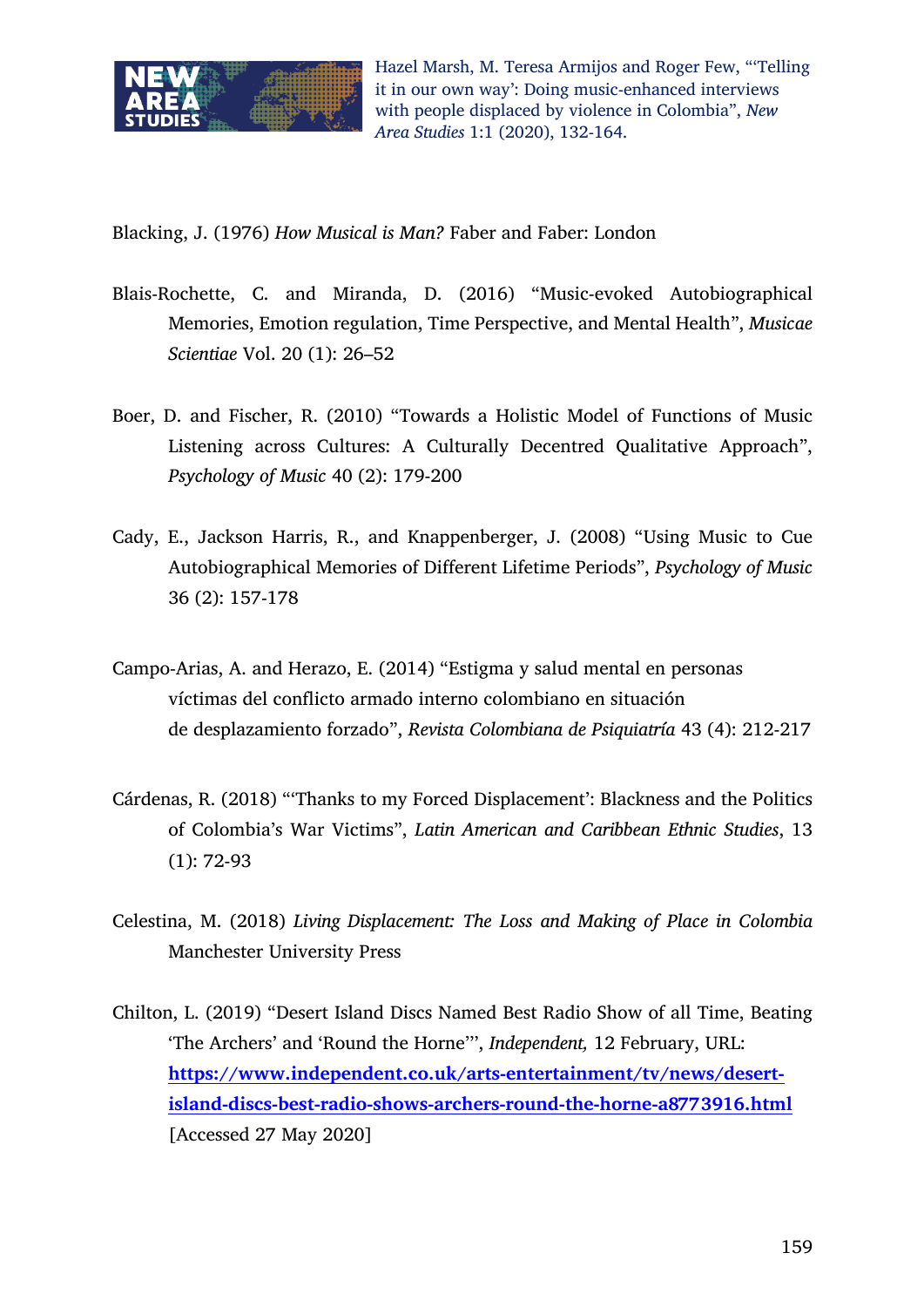

- Cinque, T. and Redmond, S. (2016) "Lazarus Rises: Storying the Self in the Migrant Fandom of David Bowie", *Journal of the International Association for the Study of Popular Music*, 6 (1): 7-24
- DeNora, T. (2009) *Music in Everyday Life,* Cambridge University Press
- DeNora, T. (2003) *After Adorno: Rethinking Music Sociology* Cambridge University Press.
- Donovan, P. (2006) "How a Man in his Pyjamas Invented a Radio Classic", *Sunday Times*, 2 July, URL: **https://www.thetimes.co.uk/article/how-a-man-in-his-pyjamasinvented-a-radio-classic-x73lhr7hpg0** [Accessed 27 May 2020]
- dos Santos, A. and Wagner, C. (2018) "Musical Elicitation Methods: Insights from a Study with Becoming-Adolescents Referred to Group Music Therapy for Aggression". *International Journal of Qualitative Methods* 17: 1–9
- Edmondson, A., Brennan, C. and House, A. (2018) "Using Photo-elicitation to Understand Reasons for Repeated Self-harm: a Qualitative study", *BMC Psychiatry* 18 (98): 1-11
- El Ha, M., Antoine, P., Nandrino, J., Gély-Nargeot, M., and Raffard, S. (2015) "Selfdefining Memories during Exposure to Music in Alzheimer's Disease", *International Psychogeriatrics*, 27 (10): 1719–1730
- Few, R., Ramírez, V., Armijos, M. T., Zambrano Hernández, L. A., Marsh, H. (under review). 'Moving with risk: forced displacement and vulnerability to hazards in Colombia'. *World Development*
- Frith, S. (2004) "What is Bad Music?", Washburne, C. and Derno, M. (eds) *Bad Music: The Music we Love to Hate.* Routledge, 15-38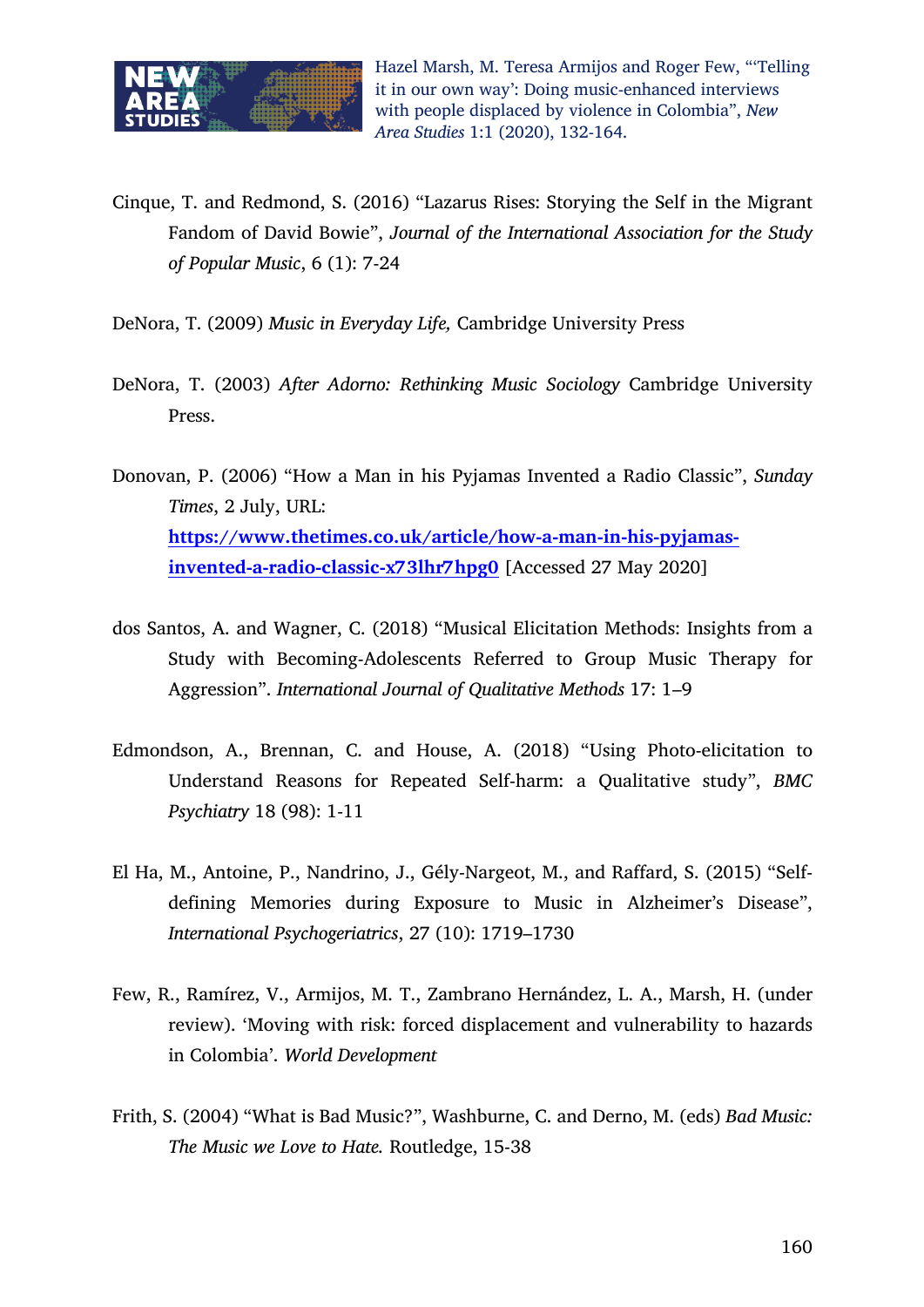

- Hays, T. and Minichiello, V. (2005) "The Meaning of Music in the Lives of Older People: A Qualitative Study", *Psychology of Music*, 33 (4): 437-451
- Hendy, D. (2017) "*Desert Island Discs* and British Emotional Life", Brown, J., Cook, N. and Cottrell, S. (eds.) *Defining the Discographic self:* Desert Island Discs *in Context. Proceedings of the British Academy (211)* Oxford University Press: Oxford, 155-172
- Hodgett, S. (2019) "Twenty-first-century Area Studies: Blurring Genres, Evolutionary Thought and the Production of Theory", Milutinovic, Z (ed) *The Rebirth of Area Studies: Challenges for History, Politics and International Relations in the 21st Century.* I.B. Tauris pp. 19-52
- Hsu, H. (2020) "Join me in my Obsession with 'Desert Island Discs'", *The New Yorker*, 19 March, URL: **https://www.newyorker.com/culture/cultural-comment/join-me-in-myobsession-with-desert-island-discs** [Accessed 27 May 2020]
- Istvandity, L. (2019) "The Lifetime Soundtrack 'on the Move': Music, Autobiographical Memory and Mobilities", *Memory Studies,* 0 (0): 1–14
- Janssen, S., Chessa, A.and Murre, J. (2007) "Temporal Distribution of Favourite Books, Movies, and Records: Differential Encoding and Re-sampling", *Memory* 15 (7): 755-767
- Jimeno, M. (2018) "Foreword", Burnyeat, G. *Chocolate, Politics and Peace-Building: An Ethnography of the Peace Community of San José de Apartadó, Colombia*, Palgrave Macmillan, ix-xiv
- Keightley, E. and Pickering, M. (2006) "For the Record: Popular Music and Photography as Technologies of Memory", *Cultural Studies,* 9(2): 149–165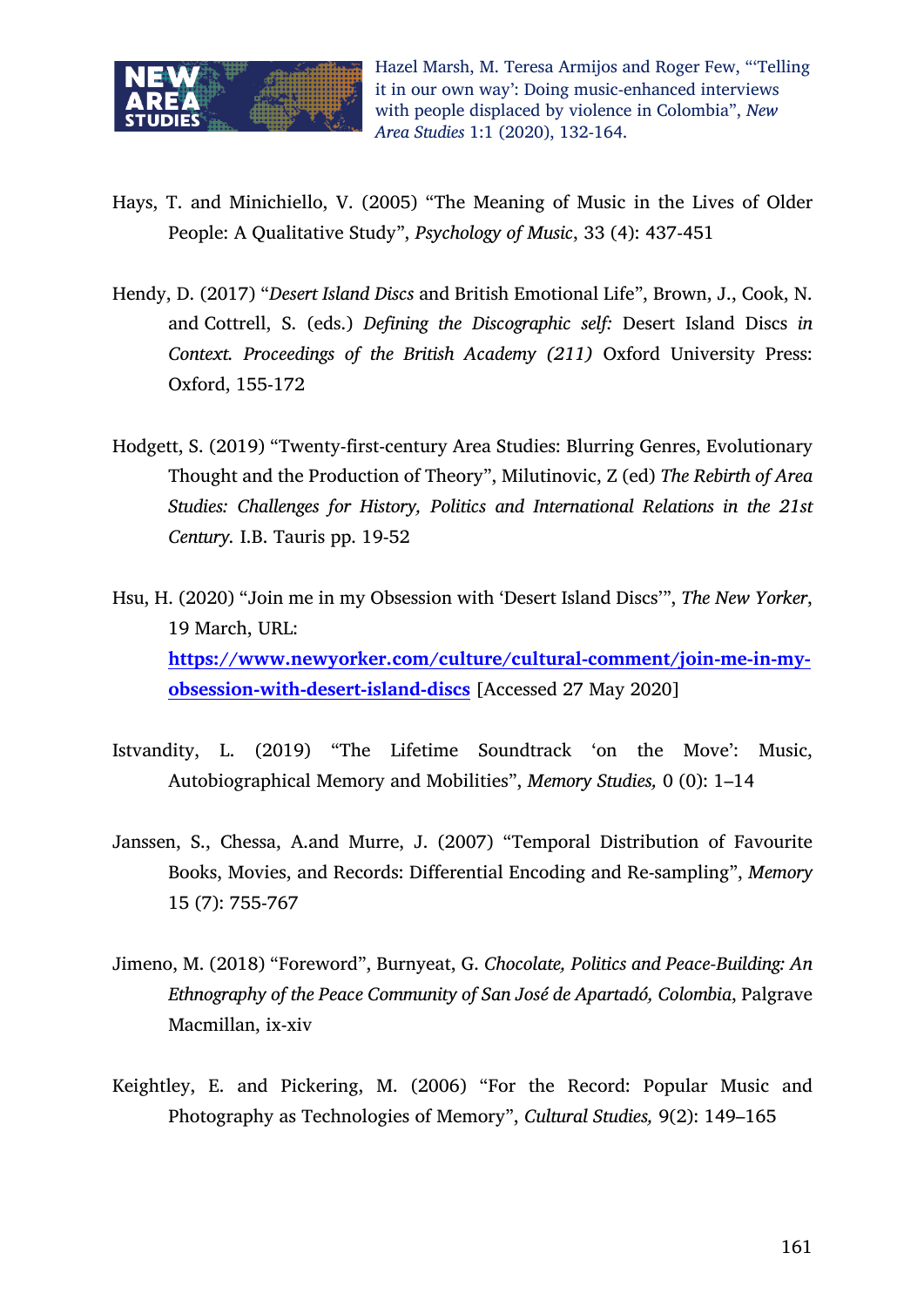

- Levell, J. (2019) "'Those songs were the ones that made me, nobody asked me this question before': Music Elicitation with ex-gang involved men about their experiences of childhood domestic violence and abuse". *International Journal of Qualitative Methods* 18: 1–10
- Luna, L (2019) "Colombian Violent Conflict: A Historical Perspective", *International Journal on World Peace*, 36 (4): 53-83
- Manuel, P. (1988) *Popular Musics of the Non-Western World.* Oxford University Press
- McLaughlin, A. (2017) "Rebranding the UK's Longest-running Radio Programme for the Digital Age", *Design Week*, 18 September, URL: **https://www.designweek.co.uk/issues/18-24-september-2017/rebranding-uks-longest-running-radio-programme-digital-age/** [Accessed 27 May 2020]
- Morello, H. (2012) "Aterciopelados' Musical Testimony: Bearing Witness to Colombia's Traumas", *Studies in Latin American Popular Culture,* 30: 38-53
- Patricia, G. Vizcarra, M. Palomino, A. Valencia, A., Iglesias, L. and Schwingel, A. (2017) "The Photo-elicitation of Food Worlds: A Study on the Eating Behaviors of Low Socioeconomic Chilean Women", *Appetite* 111: 96-104
- Peltola, H. and Eerola, T. (2016) "Fifty Shades of Blue: Classification of Music-evoked Sadness", *Musicae Scientiae* 20(1): 84–102
- Rincón, O. and Rodríguez, C. (2015) "How Can We Tell the Story of the Colombian War?: Bastardized Narratives and Citizen Celebrities", *Popular Communication*, 13 (2): 170-182
- Saarikallio, S. (2012) "Cross-cultural approaches to Music and Health", MacDonald, R., Kreutz, G. and Mitchell, L (eds.), *Music, Health, and Wellbeing* Oxford University Press, 478–490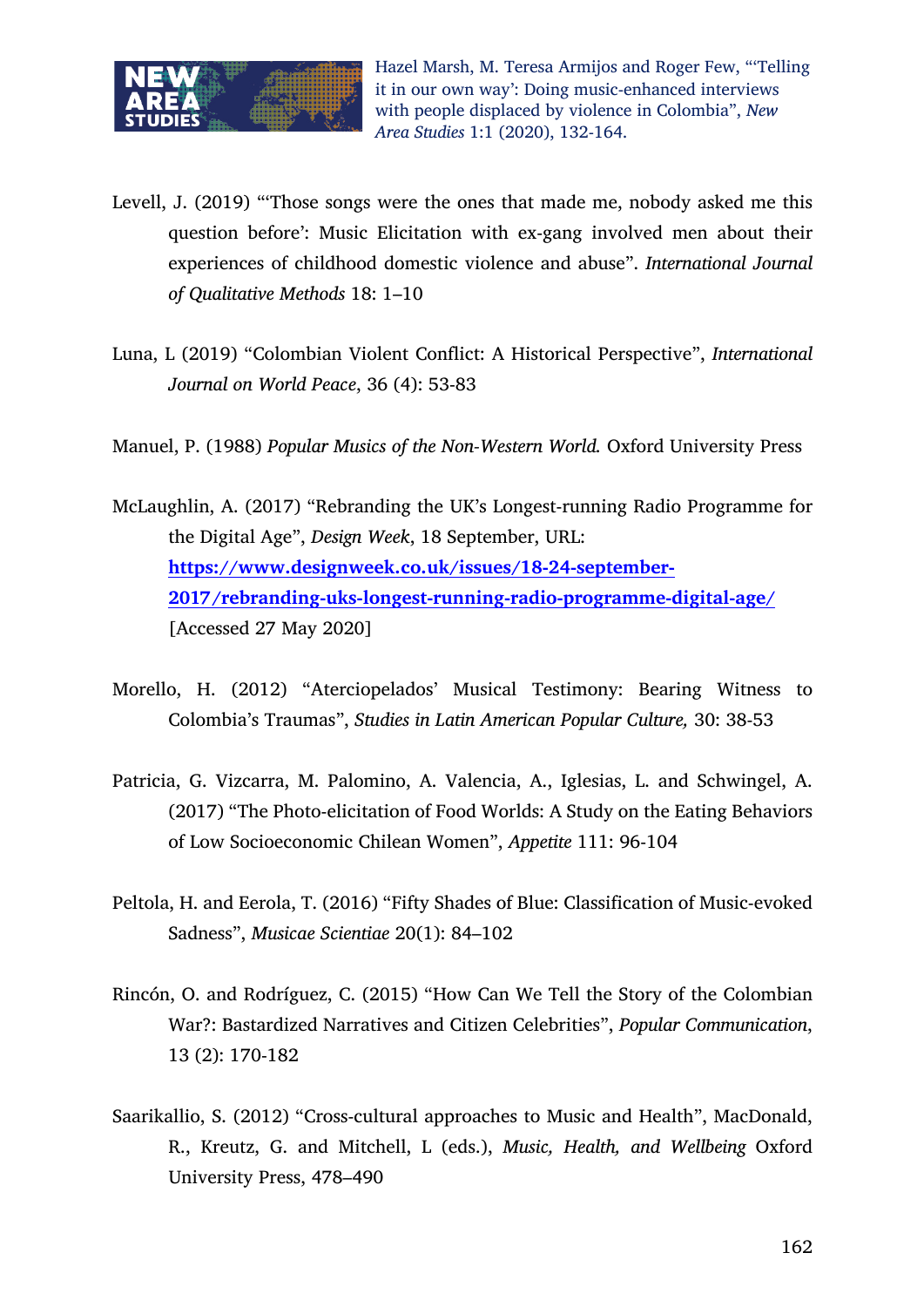

Saarikallio, S. (2010) "Music as Emotional Self-regulation throughout Adulthood", *Psychology of Music*, 39 (3): 307-327

- Schäfer, K. and Eerola, T. (2020) "How Listening to Music and Engagement with other Media Provide a Sense of Belonging: An Exploratory Study of Social Surrogacy", *Psychology of Music* 48(2) 232–251
- Skewes McFerran, K. and Saarikallio, S. (2014) "Depending on Music to Feel Better: Being Conscious of Responsibility when Appropriating the Power of Music", *The Arts in Psychotherapy* 41: 89–97
- Tamayo-Agudelo, W. and Bell, V. (2018) "Armed Conflict and Mental Health in Colombia", *British Journal of Psychiatry* 16 (2): 40–42
- Taruffi, L. and Koelsch, S. (2014) "The Paradox of Music-Evoked Sadness: An Online Survey", *PLOS ONE*, 9 (10): 1-17
- Trendell, A. (2019) "The 'greatest radio shows of all time' have been named", 12 February, *NME* URL: **https://www.nme.com/news/music/greatest-radio-shows-time-nameddesert-island-discs-2446724** [Accessed 27 May 2020]
- Van den Tol, A. and Edwards, J. (2011) "Exploring a Rationale for Choosing to Listen to Sad Music when Feeling Sad", *Psychology of Music*, 41 (4) 440-465
- van Dijck, J. (2006) "Record and Hold: Popular Music between Personal and Collective Memory", *Critical Studies in Media Communication* 23 (5): 357-374
- Volgsten, U. and Pripp, O. (2016) "Music, Memory, and Affect Attunement: Connecting Kurdish Diaspora in Stockholm", *Culture Unbound*, 8: 144–164

Wade, P. (2000) *Music, Race, and Nation* University of Chicago Press